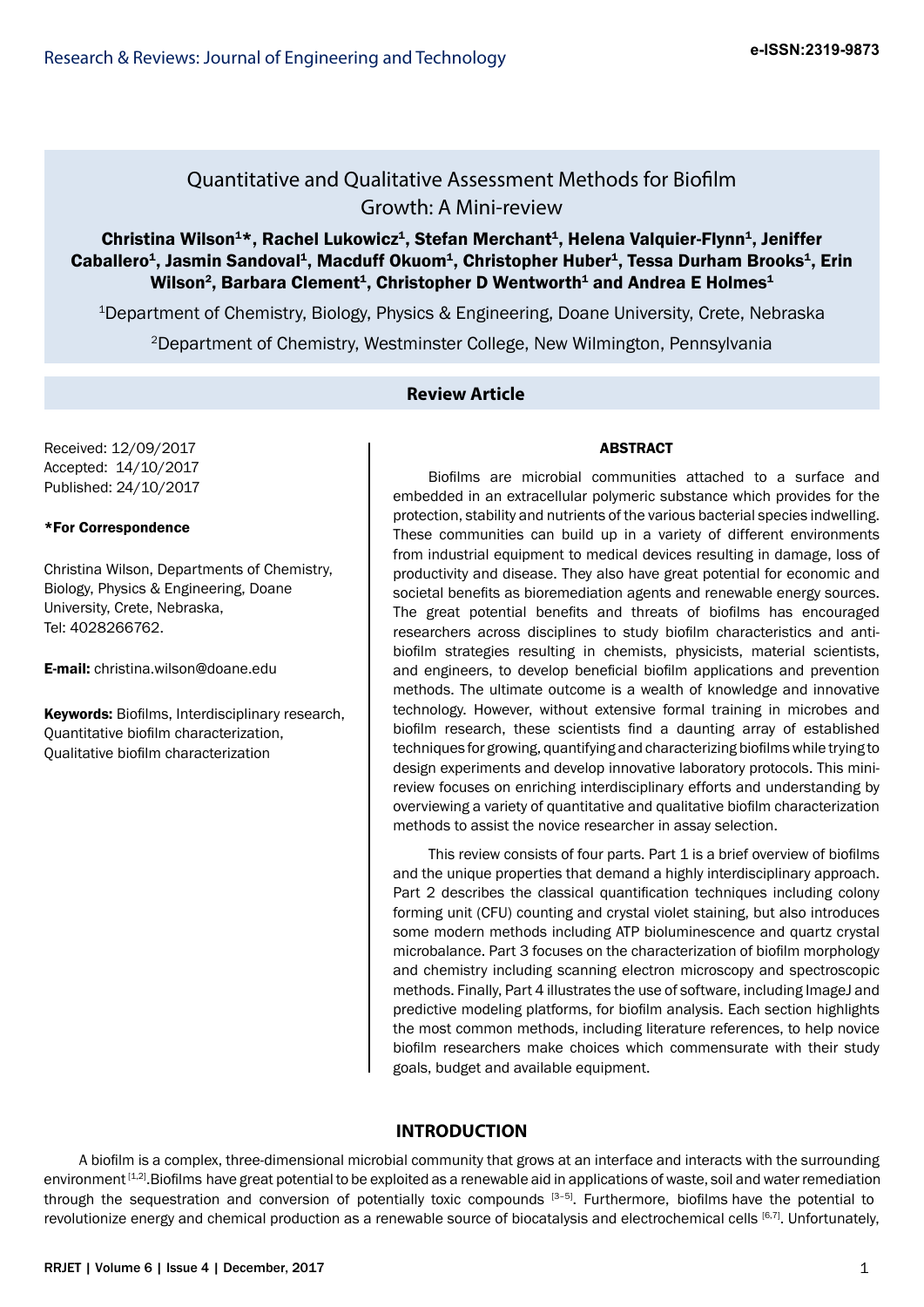biofilms are also a major medical issue which cause of 60-80% of microbial infections and present a unique challenge in regards to disease diagnosis and treatment [8,9]. Biofilms also pose societal and industrial concern through equipment contamination leading to loss of productivity, product recall and potential epidemic [10,11]. It is these innovations and challenges which fuel the interdisciplinary study of biofilms and the need for greater understanding of best practices in biofilm research.

Biofilms are typically composed of multiple microbial species which exhibit complex community organization and cooperation leading to emergent properties that assists in organism survival in harsh conditions. Within biofilms, cells communicate with small molecules in orderto coordinate activities contributing to the survival of the community which can influence the biofilm composition and structure. Biofilm architecture typically consists of live and dead bacterial cells, extracellular polymeric substances and other materials secreted by the cells [12]. Although the structure and spatial organization is primarily dictated by bacterial species and ratio of bacterial species, bacteria adapt the physical structures and material properties of the matrix based on changes in microbial populations and environmental conditions such as shear stresses, nutrient availability, and competing organisms as a survival measure. As a bonus to these adaptations, biofilms demonstrate increased hardiness against harsh chemical conditions, starvation, and antimicrobial agents. In fact, the adaptability of the biofilm matrix has been suggested to be a key component of biofilms persistence in harsh environments due to decreased ability for antimicrobial agents to diffuse through the structure thereby allowing only sub-lethal exposure of cells to these agents. Furthermore, the close proximity of cells allows increased potential for bacteria to spread antimicrobial resistance which limits the future materials and methods that can be used for anti-biofilm treatments. Finally, environmental elements incorporated into the matrix can be used as nutrients during starvation conditions [13]. Although, much progress has been made in understanding these complex features of biofilms much work remains. The complexities of present challenges are best met by a multidisciplinary approach capable of addressing not only the traditional biological properties of the films, but also their dynamic chemical, physical, and material properties.

Biofilm dynamics and complex architecture creates challenges for basic measurements regarding the number of viable cells, mass accumulation, biofilm morphology, and other critical properties. These challenges are not in the measurements themselves, but in the lack of standardized protocols for characterization and uniform training availability for individuals wanting to contribute to biofilm related projects without formal training in biofilm research to discern the optimal characterization method for their study. For example, biofilm accumulation measurements can focus on total dry mass, total organic carbon, number of live cells, or total number of cells (live and dead). Film morphology studies could involve two-dimensional surface structures illuminated through staining techniques and light microscopy or three-dimensional features revealed by confocal scanning laser microscopy (CSLM) [14,15]. Appropriate choice of techniques based on information required, equipment availability, cost and ease-of-use will be facilitated by this guide. In the following sections the most commonly used methods of biofilm characterization will be discussed in detail as a resource to aid in planning of biofilm characterization experiments.

## **QUANTITATIVE CHARACTERIZATION METHODS**

One of the most basic and most commonly acquired types of bacterial measurements, whether in planktonic or biofilm cultures, is the determination of how much is present. A variety of direct and indirect methods have been used to quantify cells in biofilms. Direct counting methods permit enumeration of cells that can be cultured, including plate counts, microscopic cell counts, Coulter cell counting, flow cytometry, and fluorescence microscopy. Indirect measurement methods include the determination of dry mass, total organic carbon, microtiter plate assays, ATP bioluminescence, total protein, and quartz crystal microbalance. It should be noted that many methods, both direct and indirect, involve homogenization of the biofilm to disperse cells in a liquid medium prior to analysis via a commercially available homogenizer and vortex mixing  $^{[16-18]}$ .

## Direct Quantification Methods

Direct methods for biofilm quantification are those that rely on direct observation for quantification of the desired parameter (number of cells, total biofilm volume, etc.). Imaging and automated cell counting are the most common methods of biofilm quantification. Furthermore, the use of stains or fluorescent markers, in order to more accurately identify cells of interest and distinguish from culture debris, allow for easier and increased accuracy of cell counting and data interpretation. Imaging methods, including light and confocal microscopy provide manual platforms to count cells and determine total biofilm volume. Instruments incorporating flow, such as automated cell counters and flow cytometers, provide mechanized methods. These different direct methods will be described in subsequent sections.

### *Determination of viable cell numbers by plate count (colony forming units/ml or CFUs)*

Viable cell enumeration, aka CFU/ml assay or aerobic plate count, is a standard quantification method that is used to determine the number of viable cells [19-21]. The basic concept of this assay is to separate the individual cells on an agar plate and grow colonies from cells, therefore differentiating living from dead cells and quantifying the live cells without the assistance of dyes or instrumentation. The procedure starts with a liquid planktonic culture or a mature biofilm which is suspended and homogenized in liquid medium via scraping, vortexing or sonicating. The plating method involves the aseptic removal of aliquots of the suspended biofilm, followed by serial dilution and plating onto nutrient containing agar. After incubation is complete (usually 24-72 hours), colonies are counted on the plates, and the number of cells per milliliter (cfu/mL) in the original culture are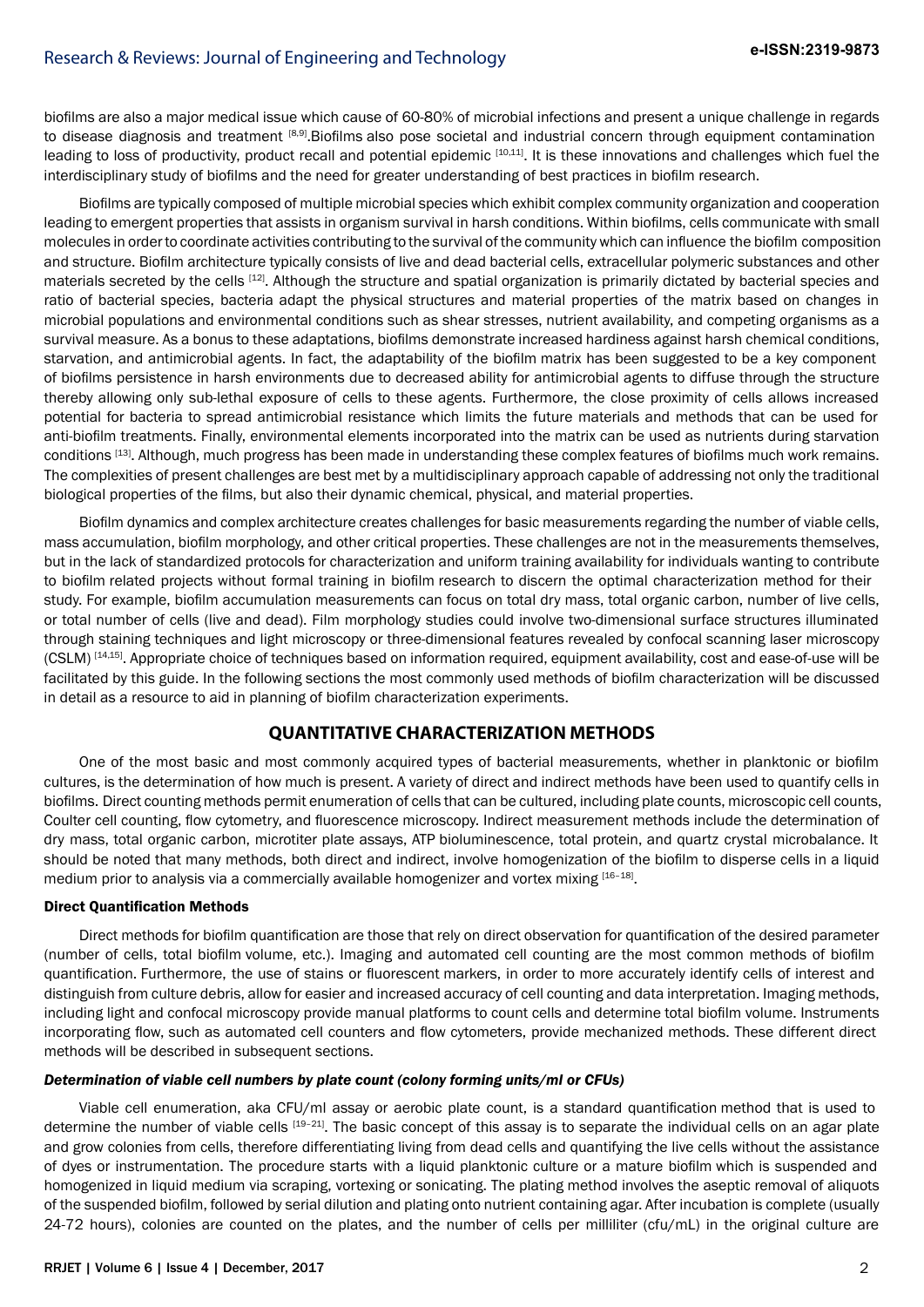calculated using the mean colony counts, the volume of culture plated, and the dilution factor from the suspended biofilm to the plate. If the biofilm quantity is small, as might be collected from a 96-well culture plate, the number of cells may be insufficient to determine a significant difference in colony number using this method. In order to increase the number of cells for colony counting, the biofilm can be suspended from each sample into a specified volume of sterile liquid medium and grown at a suitable temperature with shaking (e.g., 37°C at 180 rpm). It is important to note the incubation time and keep it uniform to expand each culture by the same amount. It is advisable to have an experiment control which received no treatment when a culture expansion is undertaken as the final enumeration will be relative and may benefit from normalization of the final count. When working with a mixed culture, it is good to note that bacteria replicate at different rates. Therefore, the culture expansion may not be appropriate as it will disrupt the ratio of cells from the original biofilm. Furthermore, the consideration to the colony forming incubation time may need to be extended to accommodate for slow colony forming bacteria <sup>[20]</sup>. Enumeration is a particularly useful quantification method in pure cultures as optical density (OD) can be measured prior to plating to obtain a calibration curve used to correlate cell number and absorbance. Thereby in future experiments, absorbance of a sample of unknown cell number can then be measured to determine the cell concentration [22,23].

The CFU technique typically does not require highly specialized or advanced equipment and can be performed in most laboratory situations by trained individuals. Obtaining consistent results requires some practice with plating and media preparation. One important consideration for choosing this method is that only live cells, capable of forming a colony, will be counted. However, this technique may not be preferable in all situations because it is time and labor intensive, sometimes requiring days to perform enough replicates to obtain reproducible results <sup>[24]</sup>. Furthermore, since the biofilm requires suspension, errors can occur due to bacterial clumping and if antimicrobial treatment was used, carryover can occur. This technique is also vulnerable to counting error and user bias, especially when the given number of colonies is high and/or the count is done manually, but this error can be mitigated through the use of manual colony counters (such as ImageJ).

## *Flow-based cell counting*

A more automated way to count cells is a pair of methods in which cells in liquid culture flow through narrow apertures and are measured as they pass. Coulter counting and flow cytometry both require the biofilm to be homogenized and suspended in liquid cultures. While Coulter counters are less expensive, flow cytometry potentially yields more information about cells during measurement.

The Coulter method involves passing charged particles in an electrolyte solution through an aperture that is part of an electrical circuit [25,26]. The presence of the particle alters the impedance of the circuit, and is registered as a change in voltage. The change in voltage is correlated to particle size, enabling the technique to distinguish individual bacterial cells. The voltage pulses are then counted over a period of time and correlated with cell number. This method requires a Coulter Counter instrument, which tend to cost thousands of dollars. This technique is very simple but unfortunately cannot differentiate live and dead cells.

Another flow counting method utilizes a flow cytometer [16,27]. In this technique, cells flow through a narrow opening, causing them to pass through single file. A laser is used to detect the cells as they pass via scattering, absorbance or intrinsic and extrinsic fluorescence measurements. The major advantages of flow cytometry are the speed, simplicity and accuracy associated with measurements. A great deal of additional information about the cells, including the cell dimensions as well as surface properties, metabolic activity and the differentiation state of the cells, may be simultaneously gathered using this method with additional cell staining or endogenous fluorescent tags (such as GFP) [28]. The chief disadvantage of this method is the considerable initial expense of the instrument which is not commonly found in many labs and typically costs between \$50,000-100,000. It is also important to note that not all flow cytometers record volume but are focused-on number of events, therefore not all instruments can yield a cell count per unit volume.

### *Light and fluorescence microscopy*

Cell counting and biofilm 3D characterization can be accomplished using several microscopy methods ranging from simple light microscopy of suspended biofilms to volume and morphology measurements of attached biofilms using confocal laser scanning microscopy (CLSM). In this subsection, we will describe various methods for quantifying biofilm, from cell counting to total biofilm volume, using microscopy. Furthermore, we include a brief guide of common tools for introducing fluorescence to samples for analysis.

## *Compound light and fluorescence microscopes*

Structures, as small as bacterial cells, can be visualized by a compound light microscope. Resolution of typical bacterial cells, which are 2-8 μm in length, requires total magnification of 200x or greater. Contrast enhancement methods such as phase contrast or differential interference contrast (DIC) can improve total quality of the images and make cells more visible. The cost of compound light microscopes ranges from the hundreds to the tens of thousands of dollars. Fluorescence microscopy extends the optical capabilities of light microscopy to intrinsic or added fluorescent light emission, which greatly expands the information that can be collected from this method <sup>[29]</sup>. Fluorescent microscopes are equipped with a high-intensity lamp to excite fluorescent molecules, and fluorescent filters which allow specific bands of excitation and emission light to reach the sample and the observer,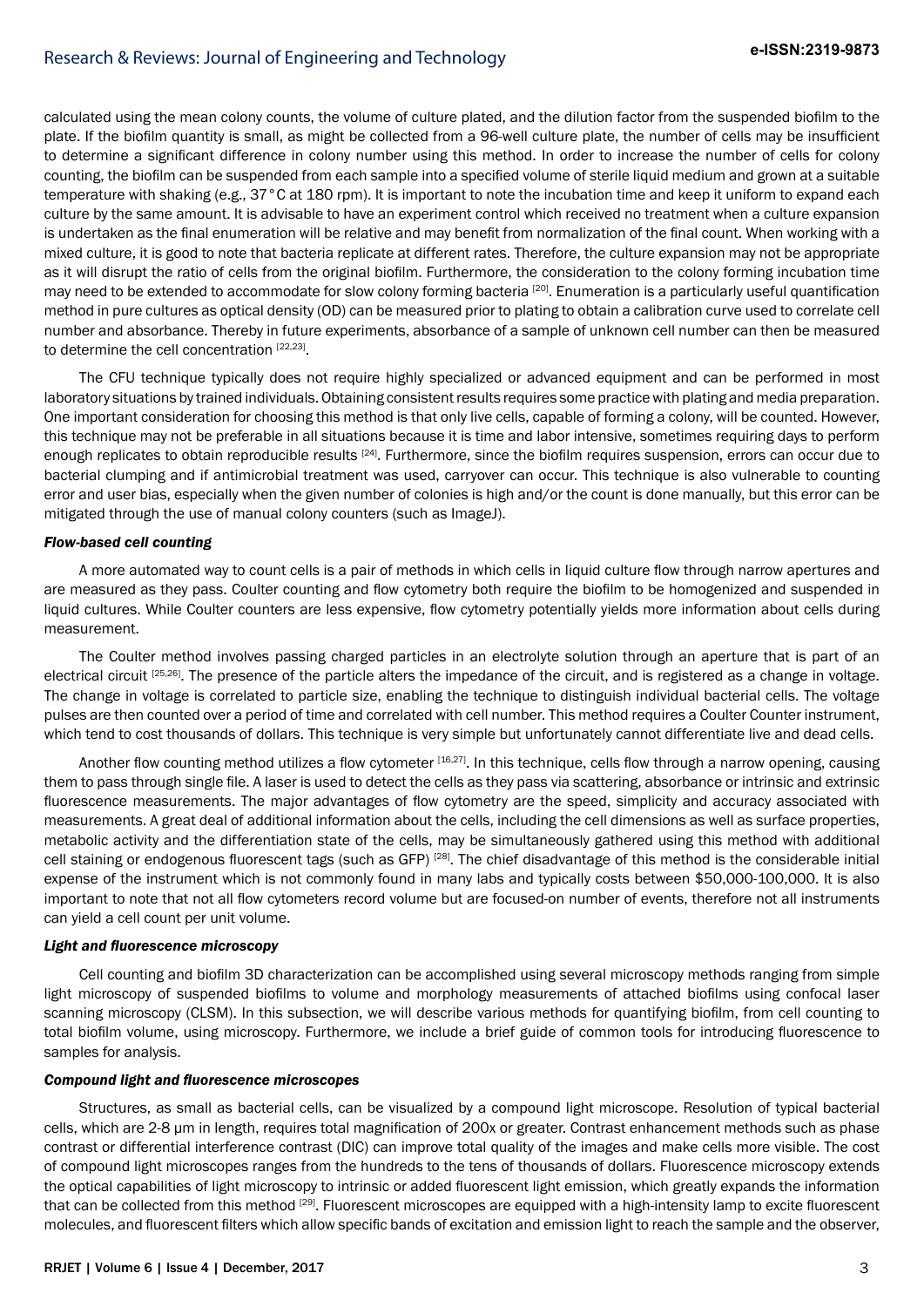respectively. The cost of conventional fluorescent microscopes is in the tens to hundreds of thousands of dollars depending on the sophistication of the model and additional features, such as attached camera and fluorescence filters, above the base available model. The cost of fluorescent stains and consumables are in the tens to hundreds of dollars range.

Cell counting using microscopy may be done in very immature biofilms in place or on homogenized/suspended biofilms with a chamber counting slide. This may be done with unstained cells or stained cells, and with light microscopy or fluorescence microscopy. Images of *Pseudomonas aeruginosa* biofilms stained with crystal violet at different incubation times are shown in Figure 1. With immature biofilms (Figure 1A), individual cells can be distinguished and counted. This can be time consuming, require many images for reproducibility and be subject to user bias as mentioned with colony-counting. Furthermore, in mature biofilms (Figure 1D) a three dimensional structure is formed making counting via imaging even more complicated and difficult.



Figure 1. Light microscopy of biofilms. Microscopy images of *Pseudomonas aeruginosa* (PA01) biofilm growth over time. Light microscopy images show the morphology of PA01 biofilm growth in a tissue culture plate with complete FAB media stained with crystal violet at 1 (A), 3 (B), 6 (C) and 24 (D) hrs after seeding in a static culture. Although light microscopy allows for the visualization of biofilm at all growth stages it has limitations to counting ability as the 3D structure of the film begins to form in later stages as can be observed in these images. Unpublished images by Christina Wilson at Doane University 2016.

Once a biofilm grows past the early stage and takes on a third dimension, manual counting with a light microscope requires homogenization and suspension for counting with a Petroff-Hausser chamber counting slide. These are specialized glass microscope slides with precisely defined sample volume and an etched two-dimensional grid on the bottom which can be used to determine the cell density (cells/mL) of a suspended biofilm [30–32]. After homogenization/suspension, the cells are then visualized and manually counted in each grid section. The average count from several grids can be used to calculate the number of cells in the original suspension with the known volume of liquid over the grid. A possible complication in this technique is the potential for motile cells to cross into different grid sections during measurement. However this is easily overcome by taking an image of the grid and counting on the image. This technique can be limited by non-representative samples and its innate inability to distinguish live cells from dead. However, the use of various metabolic or selectively permeable stains can increase visibility of the cells and distinguish living from dead cells to make counting more accurate. This technique is simple, easy to implement, and inexpensive as it only requires a light microscope, a standard instrument of cell culture labs, and Petroff-Hausser slide which costs approximately \$800.

Furthermore once a mature film has formed, analysis of total biofilm volume and morphology can provide important information regarding biofilm construction and morphology without disrupting the physical structure of the film. Microscopy can be used to determine or estimate the total surface coverage and volume of a biofilm, including the extracellular polymeric matrix. For example, the total surface area coverage of the biofilm may be determined in (Figure 1D). In addition, by calibrating the microscope focal height, the depth of the biofilm layer may be found by determining the height of the top of the biofilm and the height of the surface on which the biofilm is attached [33,34]. Another example of using fluorescence microscopy to measure total biofilm is shown in Figure 2, in which the image of PA14 colonizing a *Arabidopsis thaliana* root is used to determine (Figure 2A) the thickness of the biofilm layer on the root.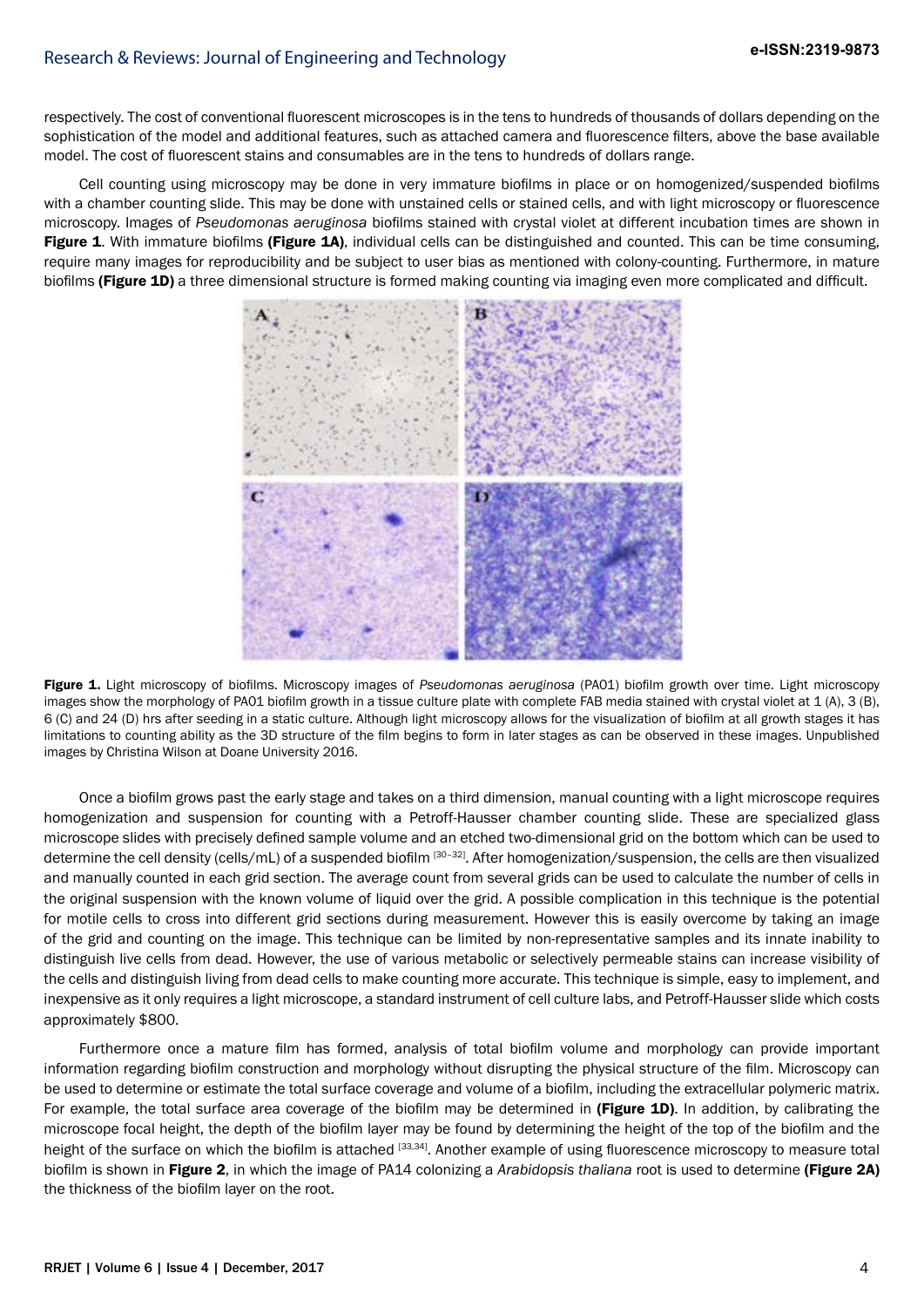

Figure 2. Fluorescent microscopy of biofilms. Fluorescent images of biofilms. (A) Merged phase and fluorescent image of *Arabidopsis thaliana*  roots colonized with EGFP expressing PA14. Overlays of fluorescence (green) and phase contrast (gray) images of *A. thaliana* roots infected with PA14 are shown. Unpublished Image by Cat Foster at Doane University 2014. (B) Confocal microscopy image of *Pseudomonas aeruginosa*  (PA14) biofilm. PA14 growth *in vitro* two and six hours after inoculation under flow conditions. Viable cells are green (EGFP) and dead cells are red (stained with propidium iodide). Confocal allows for the monitor of x and y plane (central panel) and z axis (bottom and right panel) to characterize biofilm growth. Unpublished Image by Barbara Clement at the Helmholtz Institute for Infectious Disease Research, Susanne Häussler Lab 2014.

#### *Confocal scanning laser microscopy*

Confocal laser scanning microscopy (CLSM) is a specialized form of microscopy that produces high-resolution, sharp images of biofilms in three dimensions [35–38]. 3-D imaging is made possible because the confocal optics can focus on a very small volume in the sample while excluding light from other locations. The area of focus is scanned across the sample to produce high-resolution 2-D "slices" at various heights that are assembled to produce a final 3D image (Figure 2A). Furthermore, confocal microscopy can utilize single or multiple excitation lasers to view multiple fluorescent markers sequentially or simultaneously [37]. The cost associated with confocal microscopes varies widely depending on the system configuration but typically starts at hundreds of thousands of dollars at start-up. These instruments also require experienced and highly trained users for accurate measurement and analysis. Furthermore, the cost associated with purchase of fluorescent dyes as well as confocal compatible media and containers can be in the hundreds of dollars range.

#### *Fluorescent dyes and proteins*

Although intrinsic biomolecules, such as NADH and NAD(P)H or chlorophyll, which have fluorescent properties can be used in fluorescence microscopy, fluorescent dyes and proteins are very often used to introduce fluorescence into a sample to be analyzed. Fluorescent dyes are often fluorescent molecules, known as fluorophores, or biomolecules connected to fluorophores, which absorbs and emits light while incorporated in the biological structure. The emitted light is detected into for image generation to analyze biofilm features, such as spatial cellular viability, shape and function throughout the growth/treatment period. Another option for obtaining cell fluorescence is to genetically modify the organism to express a fluorescent protein. While these options increase preparation time either at the method level (producing a fluorescent cell) or the sample level (biofilm staining), the additional information is often useful for greater understanding of cellular growth and life within the biofilm [14,39]. Here we introduce some common classes of fluorescent dyes and proteins which are used for analysis of biofilms.

There are many commercially available fluorescent stains which are useful for any application including fluorescent microscopy, confocal microscopy, and flow cytometry. These include innately fluorescent molecules, fluorophores connected to biomolecules or molecules with a fluorescent derivative. The stains are available in a variety of emission colors (red, green, orange, and violet) which allow for the analysis of multiple dyes on a single sample. Localization of the stains within/upon the cell depends on the chemical structure or properties of the molecule to which the fluorophore is attached. Table 1 includes a summary of commonly used dyes with information regarding cellular localization, whether the dye indicates viability and references for experiment planning. For example, DAPI (4',6-Diamidino-2-phenylindole dilactate) is a dye highly selective for nucleic acids which will localize near the DNA whereas lipophilic dyes, such as FM 4-64, remains in the cell membrane. Many dyes provide information about viability depending on cell membrane permeability such as SYTO 9 and Propidium Iodide (PI) which both fluoresce in the presence of nucleic acids but PI is not cell membrane permeable, and will not stain living cells, while SYTO 9 freely enters living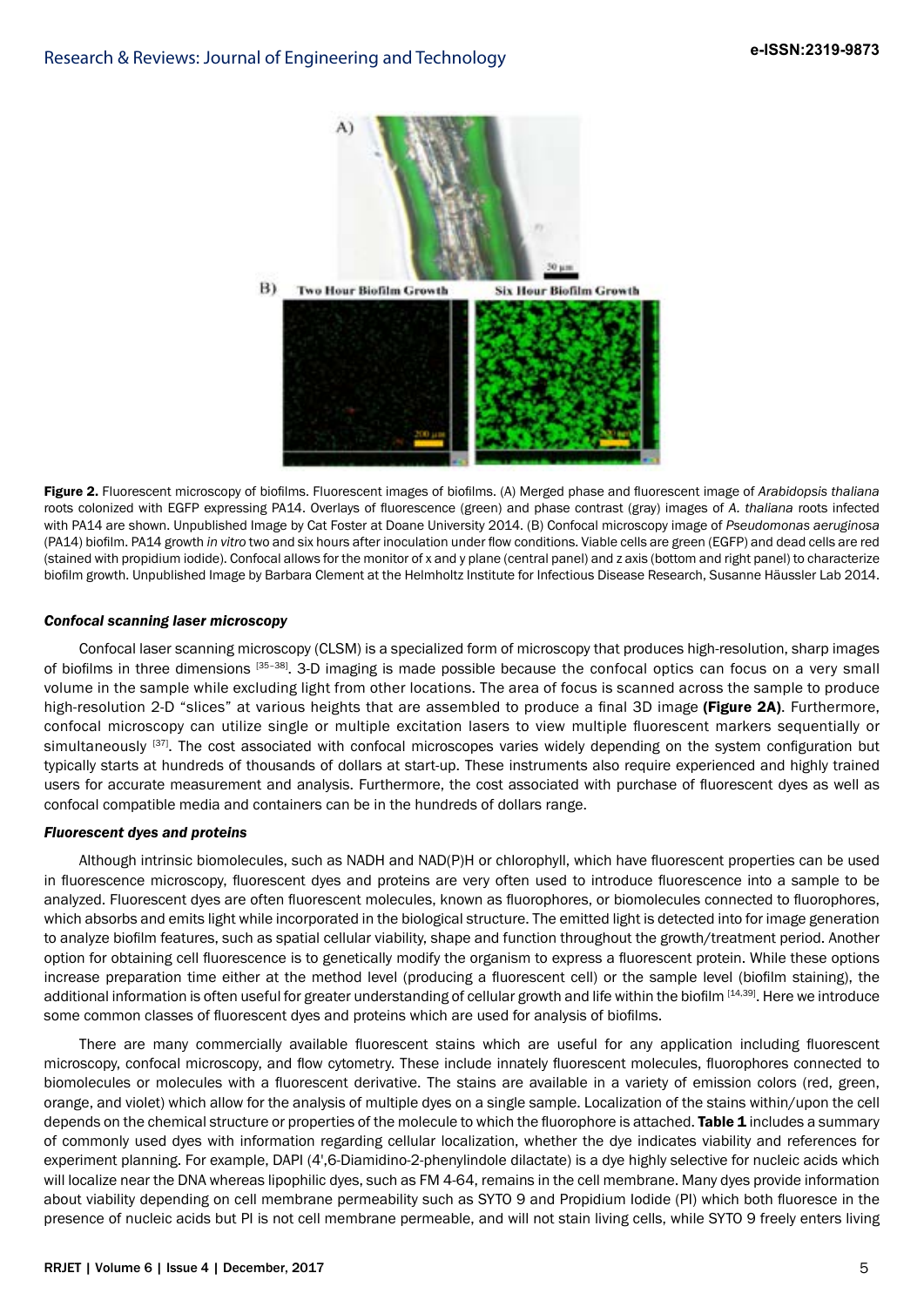cells. A different mechanism for labeling live cells is that of calcein stains which are cell membrane permeable and nonfluorescent until converted to the fluorescent derivative via acetoxymethyl ester hydrolysis by intracellular esterases of the living cells [40]. This mechanism has advantages, as the hydrolysis-dependent fluorescence allows calcein to persist in the extracellular fluid of the biofilm without causing interference in the image/quantification process eliminating the need for extra wash steps and improving accuracy.

| <b>Name</b>                                       | <b>Cellular Location</b> | <b>Membrane</b><br><b>Permeability</b> | Viability (Live/Dead/<br>Both) | <b>Reference</b> |
|---------------------------------------------------|--------------------------|----------------------------------------|--------------------------------|------------------|
| DAPI (4',6-Diamidino-2-phenylindole<br>dilactate) | Nucleic Acids            | Yes                                    | <b>Both</b>                    | [14]             |
| FM dyes                                           | Cell Membrane Lipids     | Yes                                    | <b>Both</b>                    | [170]            |
| SYPRO Ruby Biofilm Matrix Stain                   | <b>Matrix Proteins</b>   | <b>No</b>                              | <b>Both</b>                    | [171]            |
| Propidium lodide                                  | Nucleic Acids            | <b>No</b>                              | Dead                           | [27, 171, 172]   |
| <b>SYTO</b>                                       | Nucleic Acids            | <b>Yes</b>                             | Live                           | [27, 116, 172]   |
| Calcein                                           | Intracellular Space      | Yes                                    | Live                           | [140, 172]       |

Table 1. Summary table of common fluorescent stains used for biofilm staining.

Another way of inducing cell fluorescence is to genetically engineer foreign DNA into the bacteria resulting in the production of fluorescent gene products. This is most often performed by introduction of a plasmid, a small section of foreign DNA, although incorporation of foreign DNA into the bacterial genome may be useful for tracking gene expression [41]. Green fluorescent protein (GFP) and variations of GFP such as enhanced green fluorescent protein (EGFP), when produced by the cell, causes the cell to fluoresce green, emission between 400 and 600 nm, when excited by UV light, between 350 and 450 nm in healthy cellular conditions [41,42]. The resulting emission can be used to count cells and track real-time biofilm accumulation [39]. Biofilms expressing GFP can be assessed for green alone or in conjunction with other fluorescent stains such as PI as shown in Figure 2A. In these images, taken two hours and six hours after flow cell inoculation, the *Pseudomonas aeruginosa* (PA) biofilm contains EGFP therefore living cells appear green while PI, from the culture media, accumulates in dead cells which appear red. Genetic modification can have many advantages compared to staining including relative stability against photobleaching and the ability to pass on the plasmid to daughter cultures thereby maintaining the modification into many cultures while stains must be reintroduced at each experiment. However, given the cost of vectors and labor associated with cloning the cells, creating the organism is mostly preferable if fluorescence analysis is used often. There are many advantages to GFP as it is a convenient fluorescent reporter for biofilm studies, and it does not appear to interfere with cell growth and function. A variety of colored fluorescent proteins are now available such as Cyan Fluorescent Protein (CFP) and Yellow Fluorescent Protein (YFP) which allows for separate labeling of cells in co-culture or multiple labeling in a single cell [42,43]. Biofilms with GFP can be visualized *in vitro* such as in a flow cell (Figure 2A) or *in situ* such as the PA on *Arabidopsis thaliana* roots (Figure 2B). A possible disadvantage in many but not all fluorescent dyes and proteins is the potential for interference in the cellular processes resulting in toxicity or changes in the cell which may limit the types of characterization possible. Customer Service of vendors and previous literature can provide helpful consultation in understanding whether the dye is appropriate for the desired data collection, and will allow for unhindered growth after use.

## Advantages and Disadvantages of Microscopy

In general, microscopy has the advantage of producing fascinating images that can be used directly in publications or quantified using imaging software. Images often improve readability of publications and allow the reader to interpret the observations made by the microscopist. A major advantage of microscopy is the ability to quantitatively analyze biofilms without the need for harvesting and resuspension thereby allowing the natural structures to be maintained [35,36,44]. The use of dves and fluorescence allows for increased information to be obtained about spatial and temporal cellular viability and function without destruction of the biofilm although introduction of fluorescence also increases preparation time either at the method level (producing a fluorescent cell) or the sample level (biofilm staining) [14,39]. Unfortunately, image selection is subject to bias, although measures can be taken to alleviate this fact. Random selection of images or consistent selections of image location between multiple samples are two commonly used techniques. Furthermore, in order to obtain statistical significance from analysis, a large library of images will be needed which can be time consuming. In the case of fluorescent images, care must be taken in experiment planning to assure that the cells are being imaged consistently. One must avoid fluorophore quenching or photo bleaching, which result from chemical and light exposure causing decreased or eliminated fluorescence from the fluorophore, which may lead to unrepresentative results. If data collection includes quantification of fluorescent intensity, care must also be taken to ensure that all settings are uniform across the library of images. Image collection and analysis with image analysis software, such as open source ImageJ, is a commonly used qualitative and quantitative characterization method [45,46].

## Indirect Quantification Methods

Biofilm growth can often be determined indirectly using a proxy marker which infers the biofilm quantity. Examples of these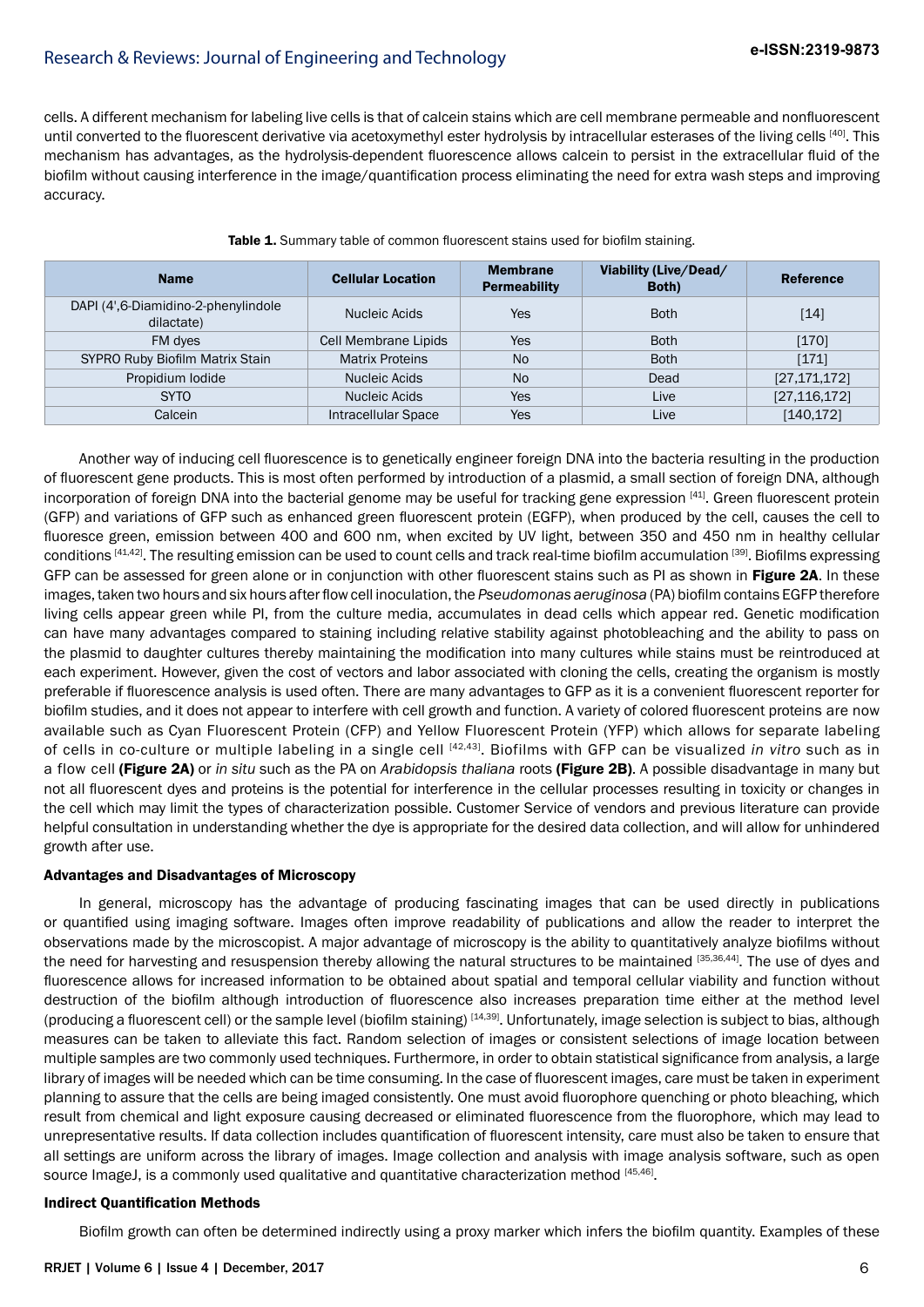markers include dry mass, total protein content, DNA, RNA, polysaccharides, or metabolites. Indirect quantification methods all involve the basic assumption that the substance or property to be quantified correlates to the number of cells, or that the amount of protein/DNA/mass is consistent from cell to cell. This assumption has been validated for biofilms making these methods extremely useful <sup>[47]</sup>. It is best practice to verify indirect methods with direct methods since they are only proxy quantification based on metabolic function and biomolecule production which can be dependent on organism, culture conditions and age.

#### *Dry mass*

Dry mass, usually expressed as mass per unit area, or biofilm density is a widely used marker that can lead to quick growth quantification. To find the dry mass, the biofilm with growth substrate is placed in an oven at a constant temperature until the water is removed and a constant weight is achieved [48,49]. Alternatively, if the substrate is heat sensitive, the biofilm can be scraped from the surface, suspended in physiological saline, precipitated with cold ethanol, and the precipitate collected for analysis [17]. The drying temperature is dependent on researcher preference and substrate heat tolerance. For example, while some researchers have employed 60°C others have used 100-105°C, both temperatures with their respective drying time achieve full drying of the sample but were chosen based on researcher preference based on specific aspects of the experiment at hand [47,48]. The main objective is to utilize a constant temperature and corresponding time to achieve a completely dry sample with minimal disturbance of the biofilm or substrate. After drying, the sample is weighed, the biomass is scraped from the substrate and the substrate is weighed. Dry biomass is the difference in weight between biomass on the substrate and the substrate with no biomass. The dry biomass is normalized to the growth area of the wet biofilm for the calculation of biomass per unit area of film or to the wet biofilm volume for biofilm density [48,49].

The disadvantage of dry mass measurements is that they do not differentiate cell mass from different film components such as the extracellular matrix. The use of this method is also dependent on the growth substrate as it must be heat resistant at the drying temperature or easily separated from the biofilm so it is not included in the biomass calculation. Another disadvantage of this method is that the sample cannot be used for any other characterization methods after drying. The main advantages of this method are the relative ease and cost effectiveness since it requires relatively "low-tech" lab equipment, such as a drying oven and a balance, which are standard laboratory equipment.

#### *Total organic carbon*

Total organic carbon (TOC) is an indirect measurement of the amount of carbon in a sample associated with organic compounds or carbon compounds derived from living things (proteins, lipids, urea, etc.). This is opposed to elemental carbon (EC), such as graphite or coal, and inorganic carbon (IC), consisting of simple compounds including simple carbon oxides (CO and CO<sub>2</sub>), carbonates, carbides, and cyanides. The three carbon sources can be distinguished due to differences in conditions required for degradation into  $CO<sub>2</sub>$  of the various carbon compounds [50,51]. TOC measurements are often used to determine environmental water quality and for testing of instrument cleanliness in the pharmaceutical industry, as well as quantification of biofilm accumulation [52–54].

The TOC quantification of biofilms is usually performed as a two-step process in which total carbon (TC) and IC are measured and used to determine TOC [55,56]. The biofilm is broken down, and the IC is converted into CO<sub>2</sub>, typically via heated acidification and detected by infrared spectroscopy. Next, all carbon in the sample is converted into CO<sub>2</sub>, usually via heated oxidation, and the TC is measured. The TOC is then inferred by the difference between these two values (TOC = TC - IC) [55]. The exact method of sample preparation and quantification is determined using instruments such as the Oceanic International Carbon Analyzer, Analytik Jena Multi N/C 2100S, or a UIC incorporated Model CM5012 CO<sub>2</sub> coulometer. However, the final calculation for TOC is universal and not instrument dependent [54-56]. Therefore, the major expense and drawback of this method is the cost of a specialized TOC dedicated instrument, which costs around \$20K. Another drawback is the lack of specificity in quantification as TOC measures the carbon content of the entire biofilm including the bacteria and the extracellular polymeric substances (EPS). Estimation protocols exist for differentiating carbon from cells and carbon from EPS thereby alleviating this drawback [55].

Although TOC provides a marker to quantify the amount of biofilm present this value must be correlated using a direct analysis method (CFUs, cell count, etc.) to generate a method-independent value. Also, it has been shown that the amount of carbon in a given volume of cells is dependent on the health status of the bacteria [53]. Thus, additional correlations must be made under each set of conditions, and a new standardization protocol, or control, has to be performed each time the experiment is performed.

## *Crystal violet assay*

Gram staining is one of the most used and well optimized methods in microbiology for identification and visualization of bacteria [57]. The primary component and commonly used dye for gram staining is crystal violet, a basic trianiline dye which is cell membrane permeable in gram positive and negative cells [58]. Traditionally, in the gram staining process, a mordant, typically an iodine-iodide mixture, is added which complexes the crystal violet inside the cell cytoplasm. This complex is membrane impermeable in gram positive cells, due to the greater cell's membrane thickness holding the complex in, but breaks through the thin membrane of gram negative cells. This leaves gram positive cells purple in color after a de-colorization with an ethanol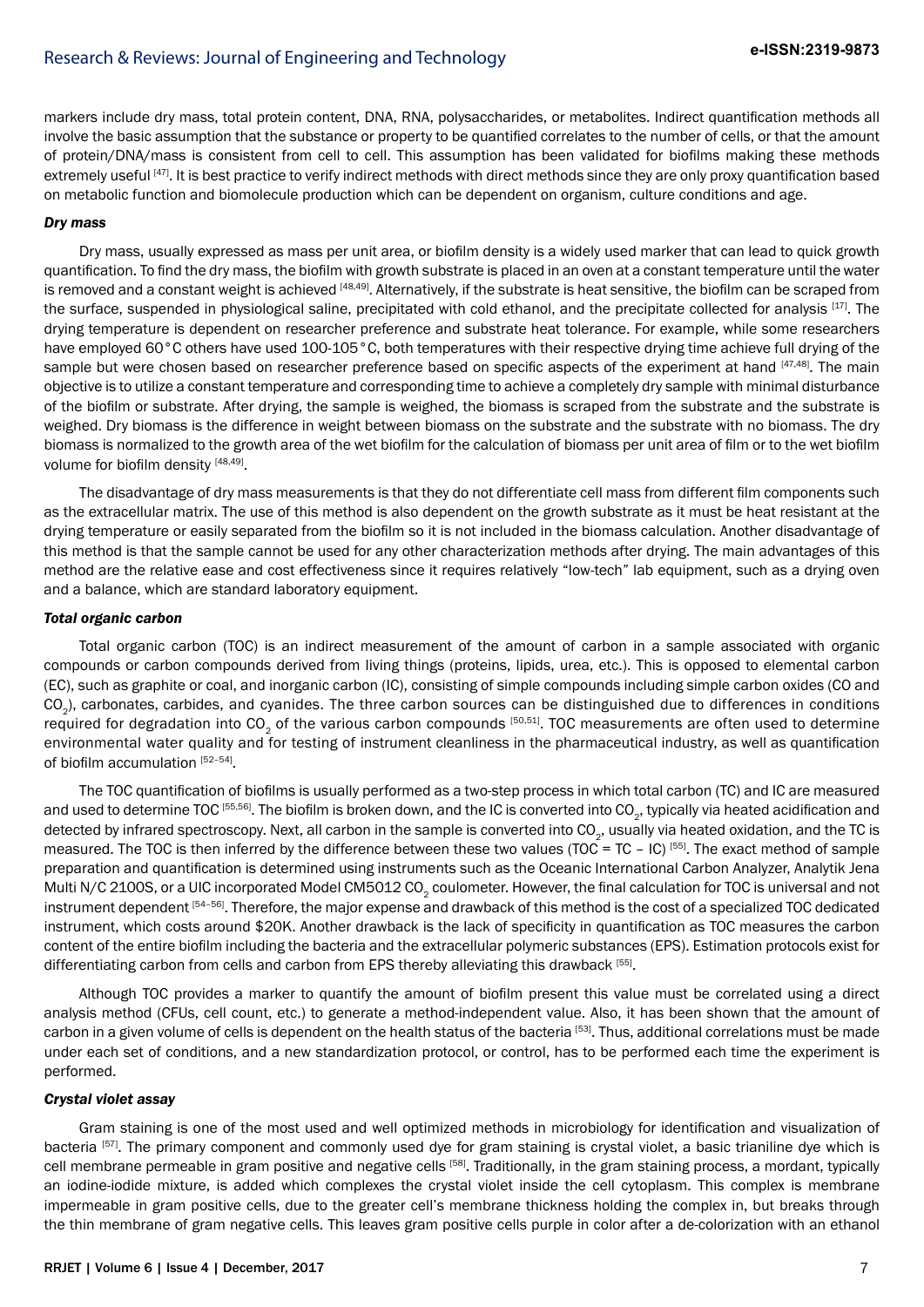solution allowing for differentiation between gram positive and negative bacteria via microscopy <sup>[58]</sup>. However, if differentiation between gram types is not the goal, the mordant can be omitted, both gram positive and negative cells will take up the crystal violet and the dye will freely pass from the cell during the de-decolorization step allowing for the quantification of crystal violet via spectroscopy. This quantification has proven extremely useful as a cell estimate for biofilm growth [23,59-61].

The schematic in Figure 3 explains a basic biofilm accumulation assay performed in a multi-welled plate. The growth media and planktonic cells are removed from the plate and washed with deionized (DI) water leaving only attached biofilm (Figure 3A). A 1% solution of crystal violet in DI water is added and the biofilm incubated with the dye at room temperature for a period of time, typically 5 to 30 minutes. After incubation, the dye solution is removed, and the biofilm washed several times with DI water to remove free dye (Figure 3B). The decoloring solution can then be added, to a volume greater than or equal to the original culture media volume, and incubated with the biofilm for 10-30 minutes. The decoloring solution typically consists of a 90-95% ethanol solution but other decoloring solutions such as pure ethanol or ethanol with acetone or acetic acid can also be used as the objective is to solubilize the CV [23,61,62]. Finally, the CV infused decoloring solution is transferred to a clean 96 well plate with appropriate blanks of decoloring solution to be assessed for absorbance at 530-600 nm, depending on the instrument's filter availability, with a multi-well plate UV-Vis spectrometer [23,60,61].



Figure 3. Schematic crystal violet assay on biofilms in a microtiter plate. Schematic of crystal violet assay on PA01 biofilm in a microtiter plate at 5 hr after inoculation. Biofilm formulation is difficult to distinguish with the naked eye (A) However CV is an unspecific dye which colocalizes with bacteria making it visible (B). An especially dense region of the biofilm will be formed on the outside edge of each well where the plate, media, and air intersect. This can be seen by a thin dark purple ring (side plate view). The crystal violet absorbed by the bacteria is proportional to the number of cells in the biofilm. Therefore when removed from the biofilm by ethanol and transferred to a clean 96 well plate (C) can be quantified by a UV-Vis plate reader (D). Unpublished data obtained by Christina Wilson at Doane University 2016.

While the crystal violet Microtiter plate assay consists of several steps, it is relatively easy to perform, reproducible, and allows researchers to rapidly analyze multiple samples simultaneously. It is relatively inexpensive as it does not require the purchase of specialized equipment, and the dye is inexpensive with a shelf life of years if protected from contamination. Furthermore, the crystal violet assay can be modified for biofilms grown in a variety of reactors. Figure 4 shows a schematic for measurement of optical density (OD) over-time time data for the growth of a *Pseudomonas aeruginosa* (PA) biofilm in a Center for Disease Control (CDC) reactor at the start of the exponential growth ("log") phase. The main disadvantage of this assay is the nonspecific nature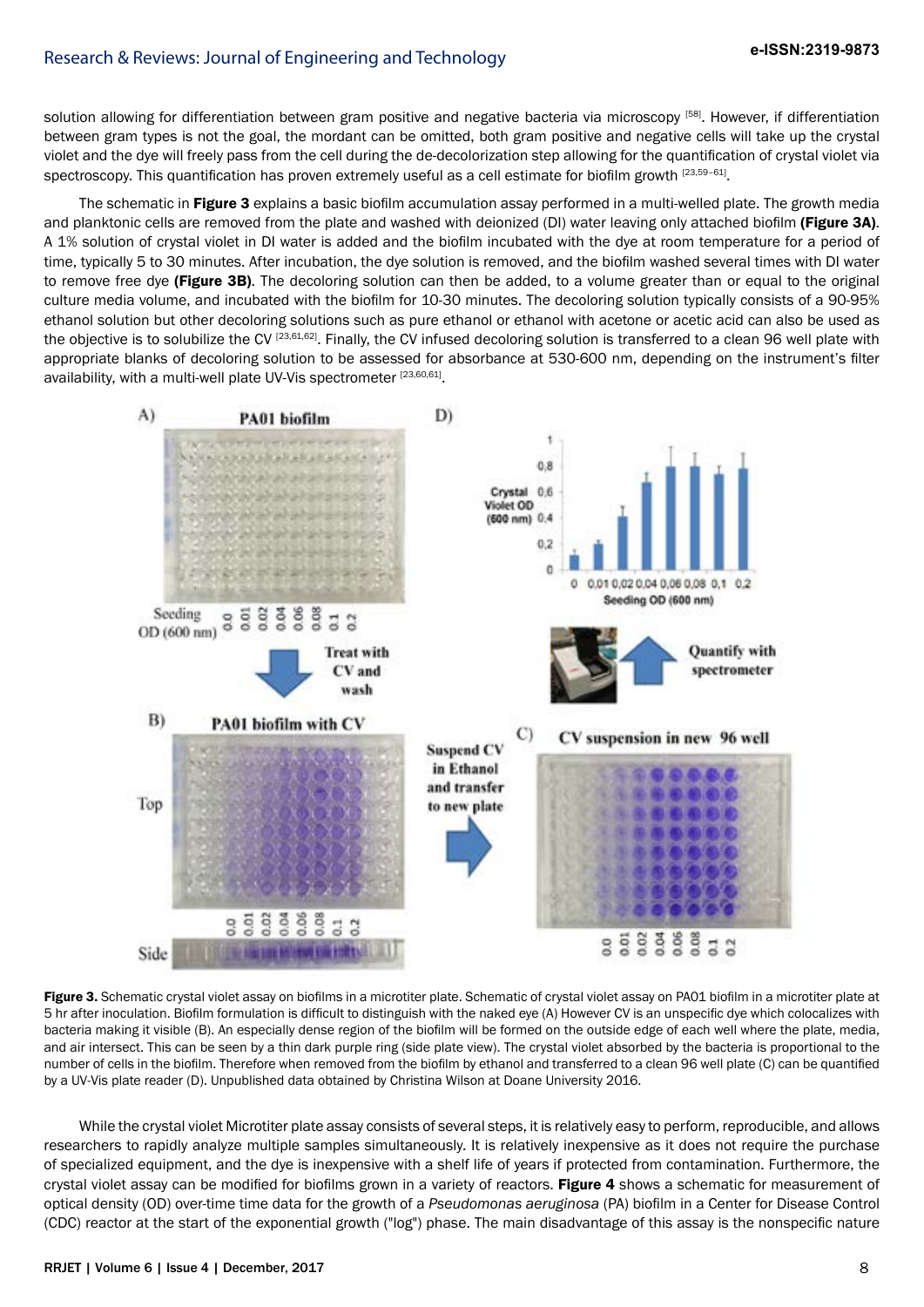in that it does not distinguish between live and dead cells. Another disadvantage of this assay is the many variables (incubation times, incubation temperatures, decoloring stain, etc.) which can introduce batch variability into the assay results [62]. However, the adoption of a standardized protocol available in literature and the employment of a control for normalization can eliminate method variability.



Figure 4. Schmatic crystal violet assay of biofilms in a CDC reactor. Crystal Violet (CV) Assay of PA01 biofilm in a CDC Reactor. (A) Schematic of the assay repeated at each time point for development of growth curve. First, the biofilm is grown on coupons in the CDC reactor. After removal, the biofilm is treated with CV which clings to the bacteria surface until washed with ethanol. The absorbance (optical density) of the ethanol wash is measured at 600 nm as a surrogate for biofilm growth. Unpublished images obtained by Christina Wilson and Helena Valquier-Flynn at Doane University 2016. (B) Optical density (OD)-time data for the growth of a biofilm cell culture of PA01 on a glass surface. The cells are in the exponential growth ("log") phase. Uncertainty in the OD measurements is less than or equal to the circle size. The solid line is a fit to an exponential function. The inset shows the same data and fit using a semi-log plot demonstrating how the exponential growth curve becomes linear when the log of optical density is plotted against time. The Pseudomonas aeruginosa (PA) biofilm was grown in 0.25% glucose (GL) and minimal media (MM). Unpublished data obtained by Chris Wentworth and Jeniffer Caballero at Doane University 2015.

#### *Tetrazolium salt*

Tetrazolium salts are one of the most widely used tools in biology for monitoring metabolism *in vitro* [63]. A variety of salts, summarized in Table 2, successfully utilized for biofilm evaluation have been developed which allow for quantification and visualization of cellular viability and metabolism via UV-Vis and fluorescence spectroscopy. While the exact mechanisms of reduction are still under scrutiny and vary between organism and salt type, the overall concept can be generalized in the following manner.

| <b>Name</b>                                                                    | <b>Water solubility</b> | Detection wavelength (nm) |
|--------------------------------------------------------------------------------|-------------------------|---------------------------|
| <b>MTT</b><br>2-(4,5-dimethyl-2-thiazolyl)-3,5-diphenyl-2H-tetrazolium bromide | Insoluble               | Abs: 550-570              |
| <b>CTC</b><br>5-Cyano-2,3-di-(p-tolyl)tetrazolium chloride                     | Insoluble               | Ex:540<br>Em:630          |
| <b>INT</b>                                                                     |                         |                           |
| 2-(4-iodophenyl)-3-(4-nitrophenyl)-5-phenyl-2H-tetrazolium chloride            | Insoluble               | Abs:470                   |
| <b>TTC</b><br>2.3.5-TriphenylTetrazolium Chloride                              | Soluble                 | Abs:480                   |
| XTT(2,3-Bis-(2-Methoxy-4-Nitro-5-Sulfophenyl)-2H-Tetrazolium-5-Carboxanilide)  | Soluble                 | Abs: 490                  |

Table 2. Summary table of commonly used tetrazolium salts for study of biofilms *in vitro* with water solubility and detection wavelength.

The tetrazolium salt of choice is diluted into a physiologically relevant solution, such as media or saline, and the biofilm is allowed to incubate for 1-3 hours at culture temperature or room temperature. During this time the colorless salt is reduced by cellular cofactors and enzymes from cellular metabolism, indicative of and proportional to cellular viability, into the corresponding formazan molecule which is detectable by visual or fluorescent spectrometers or microscopes [63,64]. The reduction can result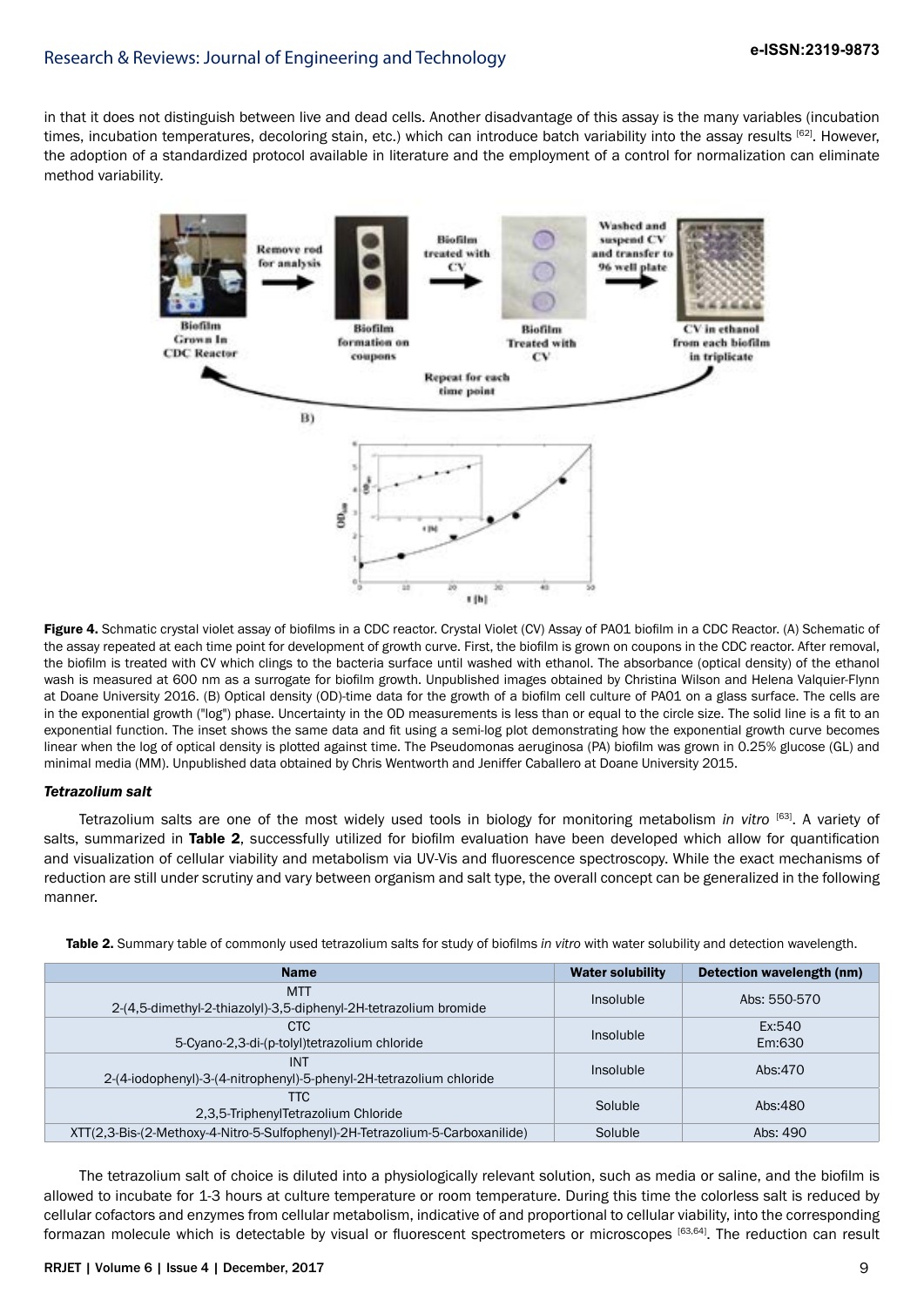in water soluble or water insoluble formazan dictating end work-up and analytical steps. Water soluble formazans solubilize in the treatment buffer and therefore can be immediately detected via spectrometric analysis [21,31,65-67]. These are often used for real-time evaluation of cellular viability and metabolism. Water-insoluble formazan crystallizes and becomes trapped within the cell membrane during the reduction process. Therefore, the crystals can be evaluated via flow cytometry and microscopy, on a per cell basis, within the cell or dissolved in a solvent, such as DMSO or alcohol with 0.1 N HCl, for overall quantification <sup>[68–70]</sup>. Figure 5 demonstrates visualization of a PA01 biofilm grown in a Drip Flow Reactor stained with insoluble formazan CTC using fluorescent microscopy. The formazan crystal has fluorescent properties allowing for visibility with fluorescent microscope as shown in Figures 5B and 5C.



Figure 5. Images of biofilm stained with tetrazolium salt. Representative images of biofilm growth visualized with insoluble formazan derived from tetrazolium salt, CTC. Growth of biofilm on glass slide (A) has visible to the naked eye biofilm formation after 48 hrs growth in the drip flow biofilm reactor and staining with CTC (red) and DAPI (yellow). The biofilm can further be observed with fluorescent microscopy to qualitatively characterize biofilm shape and quantify area of coverage on glass slide (B) at low magnification and viability quantification with CTC derived fluorescent formazan only staining live cells (C) and DAPI staining all cells (D) at high magnification. Scale Bar C and D=200 um. Unpublished images obtained by Jasmin Sandoval at Doane University 2016.

## *ATP bioluminescence*

ATP bioluminescence testing is a well-established microbial test in food and biomedical communities for the presence of microbial contamination on surfaces  $[71,72]$ . Adenosine triphosphate (ATP) is a nucleoside triphosphate which acts as the primary energy source in all organisms and thereby a prime marker for viability. Bioluminescence refers to the process by which organisms convert chemical energy to light. The most common ATP bioluminescence assay utilizes the enzyme luciferase, responsible for light production in fireflies. At low ATP concentrations luciferase is a reaction which produces light with a linear correlation to the amount of ATP present in solution  $[73]$ . Therefore, the amount of light can be used to infer biofilm viability and biomass  $[71,73]$ . The basic reaction proceeds in two steps; the first being the complexing of Luciferase, Luciferin, and ATP to create luciferyl adenylate complex. The second step is the oxidation of luciferyl adenylate with oxygen into oxyluciferin which results in the emission of a photon detected at approximately 550 to 570 nm [71,74].

The protocol for quantification of bioluminescence is relatively simple and can be performed on suspended or attached cells. First, culture media is removed and the biofilm is washed with water or buffer to remove extracellular ATP. Second, the biofilm is suspended and cells are lysed to release intracellular ATP making it available to the luciferin-luciferase. In the third step, the intracellular ATP released is added, or vice versa, to the reaction reagent consisting of luciferin, luciferase, magnesium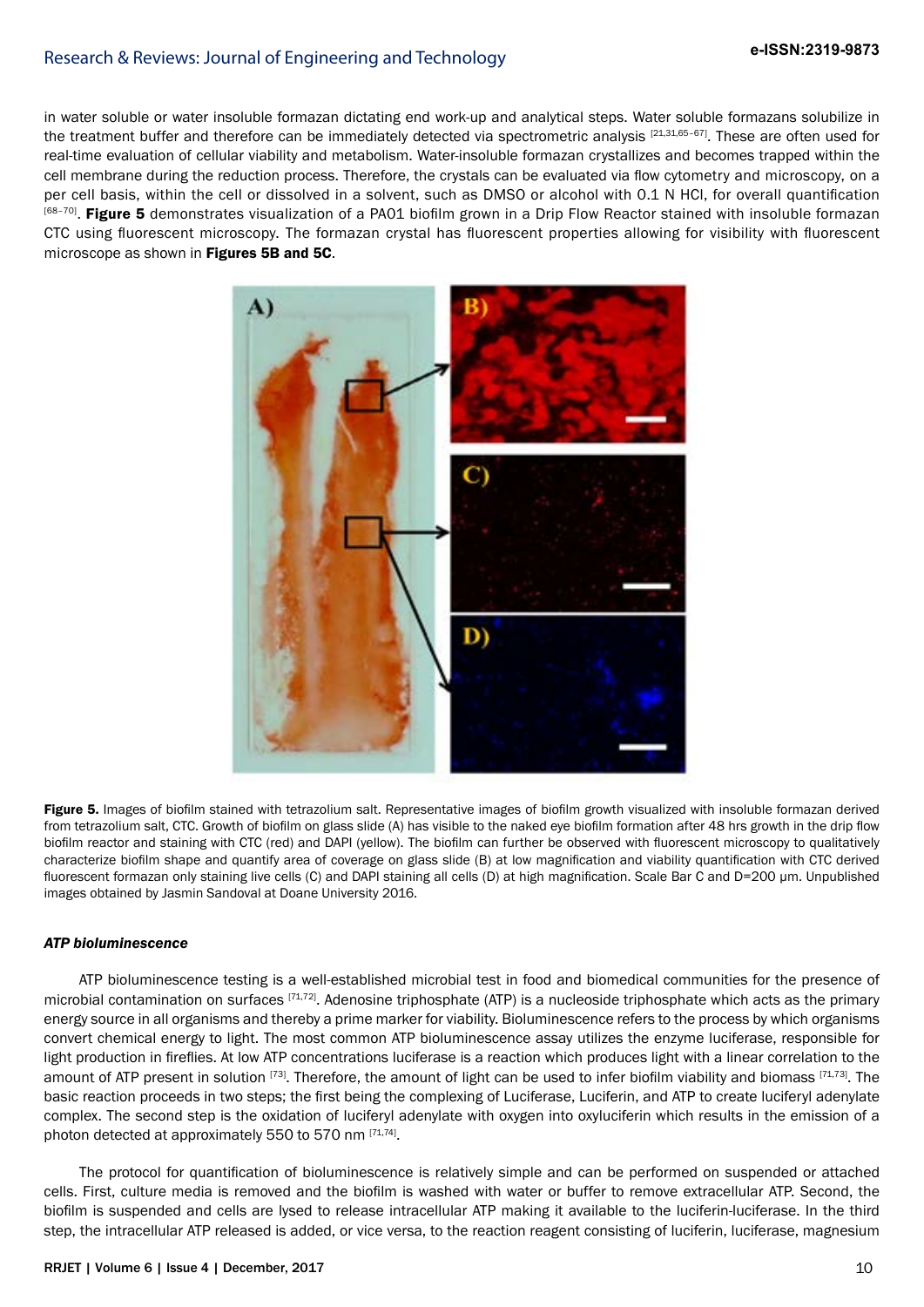ions, buffer for pH maintenance, etc. in a luminometer-appropriate cuvette or multi-well plate. The half-life of the luminescent complex is approximately 30 minutes. Therefore, the light emitted should be detected as quickly as possible following the addition of biological sample/reagent <sup>[23]</sup>. The best practice is to quantify the emitted light every 10-30 seconds over a limited time frame so that the readings can be averaged for a total ATP estimation. This average is compared to an ATP standard quantified by the same protocol in the same conditions in which the quantity of ATP added in step 3 is known. The procedure outlined is the stepby-step sequence of the assay. However, commercially available kits can be purchased which include an optimized ratio of lysis detergent, luciferase, luciferin, buffer, and ions required sold as lyophilized powder only requiring the addition of deionized water reducing the protocol to the addition of one reagent to the biological sample, incubation and quantification of emitted light via a luminometer [75,76].

This assay is very reliable, can be performed quickly, and only requires a luminometer for analysis. Basic luminometers, which read a single cuvette at a time, cost around \$1000 while higher tech instruments that are capable of reading 96 well plates and/or have automatic reagent addition, can cost \$10K or more. The assay is highly accurate at low ATP levels. However, many variables such as poor ATP extraction, fluctuations in temperature and pH, insufficient ratio of luciferin to luciferase can lead to data variance. Therefore, it is typically recommended that a kit and not a homemade reagent is used for the assay [74,77]. Commercial assays cost a few hundreds of dollars and include reagent and standards, which can be used to perform 200-1000 assays. In addition to the relatively high cost of the assays and instrumentation, this method has the distinct limitation that the instrument must be regularly calibrated to confirm accuracy [23].

Alternatively, some researchers have striven to make a non-destructive bioluminescence assay for biofilm observation over time, high throughput screening or targeting of specific bacteria in a diverse biofilm [78,79]. This method requires the production of recombinant bacteria, through the introduction of a plasmid similar to that discussed previously for GFP modification, for the endogenous production of luciferase and luminescence quantified via a luminometer [78-81]. If ATP bioluminescence assays are frequently used for high throughput experiments, the cost and effort of creating a recombinant bacteria may be warranted. Otherwise, the previously outlined commercially available assay is sufficient for general use.

#### *Total protein determination*

One widely accepted surrogate for total biofilm growth is total protein content. Assuming that protein content is approximately similar between cells, protein content has been found to correlate with the number of cells in biofilms in biofilms of wetland microcosms <sup>[54]</sup>. However, variability of protein production across species, age and culture conditions may result in deviation from direct correlation with cell number making this a method to be used in conjunction with strict experiment controls and verified with more direct quantification methods [82,83]. To assess this, the biofilms are removed from their substrate and homogenized in a liquid suspension. The cells are lysed in a manner consistent with the protein determination method to be used. For instance, some protocols require incubation in the presence of a strong base at 55°C or a solution with detergent and protein precipitation with trichloroacetic acid (TCA). This lysis buffer should be made protease free as the presence of proteases, enzymes that break down proteins, would decrease the sample quality. After lysis, the protein content can then be measured by color change resulting from the dye-protein interaction via a UV-Vis spectrometer. The change in absorbance of the colored species at a particular wavelength, dependent on dye-protein interaction product, is proportional to the concentration of protein by the Beers-Lambert law.

There are many established methods for total protein content determination. Among the most commonly used are the Bradford, Lowry, and bicinchoninic acid (BCA) methods. The Bradford method is simple, consisting of the addition of a known volume of protein sample to an acidic Bradford reagent containing Coomassie Brilliant Blue G-250 dye [84]. The lysed sample or standard protein is added to the Bradford reagent and incubated for a short time period, i.e., 10-30 minutes, at room temperature or 37°C (to decrease the required reaction time). During this incubation, the protein binds to the dye resulting in a spectral shift from brown (absorbance at approximately 465 nm) to blue (optimal absorbance at approximately 595 nm) [85,86]. The protein binding is dependent on the presence of positively charged amino acids in the protein structure interacting with the net negatively charged dye via Van der Waals, ionic and hydrophobic interactions [87]. Therefore, the change in absorbance at 595 nm is measured and converted to concentration of total protein via a BSA standard curve. A second common method is the Lowry assay. The original Lowry protein assay, or its more modern modification, is based on oxidation-reduction chemistry in two steps [88-91]. First, the protein sample reacts with cupric sulfate and tartrate with a ten minute incubation time at room temperature to form a tetradentate copper complex from four peptide bonds and one copper atom. In the second step, a Folin phenol reagent is added, and the light blue color of the tetradentate copper complex is intensified by the transfer of electrons to a phosphomolybdic/phosphotungstic acid complex in the Folin phenol reagent during incubation at room temperature of 30 minutes or greater, and the final color absorbs optimally at approximately 750 nm. The exact mechanism has been investigated, but has not been completely clarified to date. The protein suspension buffer is a critical consideration because the Lowry assay is sensitive to detergents, potassium ions, most surfactants, chelating agents (i.e., Ethylenediaminetetraacetic acid, EDTA), some sugars routinely present in culture media and reducing agents interfere with the assay and can result in erroneous color changes <sup>[84]</sup>. The third commonly used protein quantification method is the BCA assay. The chemical mechanism of the BCA protein assay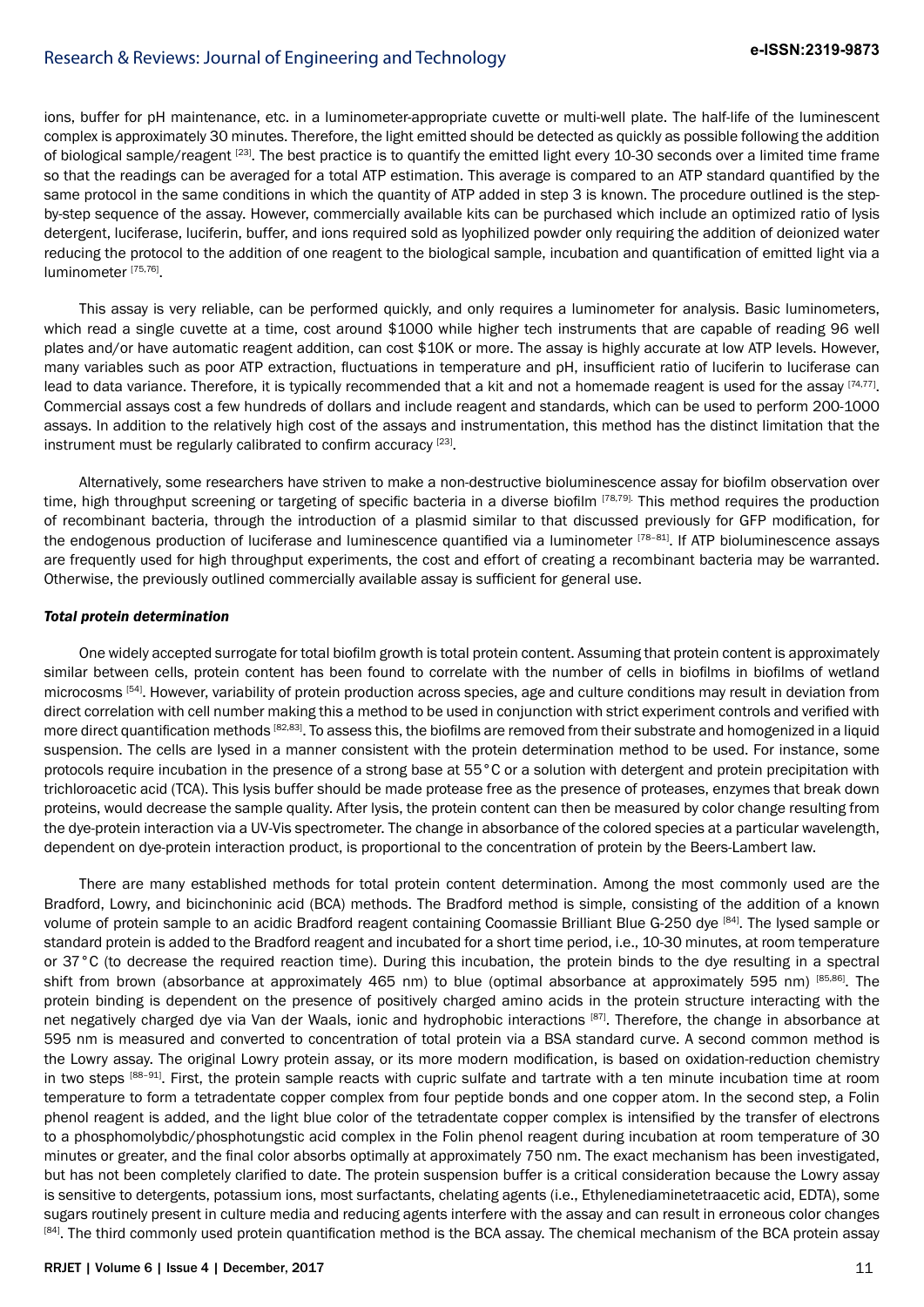is very similar to the Lowry assay utilizing the reduction of copper ions by proteins resulting in a spectral shift. However, the Folin reagent of the Lowry method is replaced with bicinchoninic acid (BCA) which can be performed in one step rather than two [54,92]. The protein sample and BCA kit reagents, a carbonate buffer containing BCA reagent and a cupric sulfate solution, are incubated for 30 minutes at room temperature and the absorbance is optimally analyzed at 562 nm. The main advantage of the BCA protein assay is the compatibility with most surfactants making it appropriate for use with most common cell lysis reagents although it is still vulnerable to chelating agents. The BCA assay is widely used, and the method is simple because it is commonly noted in literature as being performed by "manufacturer's instructions" which commonly includes the combining of Reagents A and B and the addition of the sample diluted with lysis buffer to bring the sample concentrations within the standard curve [93,94]. In addition to these traditional methods, a variety of other colorimetric and fluorescent protein assays have been described, including specialty assays for histidine tags, antibodies, etc. and many are commercially available as assay kits [95–97].

Protein quantification is a quick, commonly available assay which allows for a relative assessment of biofilm growth. Assay kits usually cost \$100-300 depending on kit size. These typically include assay reagents for 100-1000 samples, in the range of 1-2000 ul protein per ml sample depending on the sensitivity of the assay chosen, and vials of BSA standard. When assaying very small amounts of protein it is advisable to run a standard, typically BSA, with every plate or assay set due to non-systematic variation in pipetting (i.e., poor/inexperienced technique), variations in room temperature or incubation time, etc. Although several of the kits are sensitive to numerous interfering agents, it is possible to plan lysis buffers and choose kits to avoid any interference. In the case that interference is unavoidable, minor cases can be accounted for by running a background blank of just the suspension buffer. Otherwise, samples can be treated via gel filtration, dialysis or protein precipitation to remove interfering substances [54,90,95]. The major grievance with this assay is the inability for differentiating between cellular and extracellular protein which may cause error in cross species biofilm comparisons and treatments which decreases EPS protein without harming the cells. This can be avoided via methods of cellular extraction where the extracellular protein is removed from the cells, or utilizing protein quantification in parallel with a cell viability assay may be advisable.

#### *Quartz crystal microbalance*

Quartz crystal microbalances (QCMs) allow for the nondestructive measurement of biofilm accumulation as a function of time [98]. The instrument consists of a small disc of Astatine (AT)-cut single crystal quartz (Figure 6D), which is a piezoelectric material that is driven at the resonant frequency of the disc by an applied oscillating potential difference. The disc may be coated, e.g., by Gold (Au) or Silicon Oxide (SiO2), and serves as the growth substrate. This disc resides in the flow channel of the bioreactor so that the biofilm is formed on the disk surface. The resonant frequency is a function of the system's mass, so microgram changes in mass are proportional to the shift in resonant frequency, thereby allowing measurement of biofilm accumulation as it is forming [99]. Tam et al. illustrates effective use of QCM technology to show the effect of environmental conditions and genetic manipulations on the growth rate of Streptococcus mutans biofilms [100]. In this study, a direct correlation between wet mass of the film and QCM frequency shift is shown, giving a quantitative measure of mass from the QCM device.

Additional information about the viscoelastic properties can be obtained when the applied potential is turned off so exponential decay of the oscillation can be monitored. This type of measurement is called quartz crystal microbalance with dissipation monitoring (QCM-D). The dissipation factor measured in this technique is sensitive to the surface mass density of the film and the mechanical coupling of the film to the crystal surface and to the surrounding medium [101]. QCM-D allows for dynamic measurements in a liquid environment and is a non-destructive technique. Thus, the dependence of biofilm quality and formation kinetics on environmental conditions, such as pH or additive concentrations, can be considered [102-106]. QCM-D requires models to interpret the data and gives estimates for film thickness, shear stress, and viscosity of biofilms [101,107-109]. These parameters are of particular interest for efforts to mechanically remove biofilms. QCM-D remains an underutilized technique for biofilm characterization primarily used by physicists and engineers but microbiologists have not extensively explored this option as an interdisciplinary method.

The major advantage of this technique is the monitoring of mass accumulation to ng/cm2 accuracy in real-time without sacrificing the sample which has assisted in a greater understanding of biofilm attachment and allows for the investigation with multiple analytic techniques, such as assays for quantifying viability and gene/protein expression, on a single sample. A major disadvantage of this method is the cost of specialized equipment, electronics, software and consumables which can range from a simple, single channel device, such as that available through openQCM©, for \$600 to fully automated, high-throughput devices from Q-Sense for thousands of dollars. Figure 6 shows an example of the openQCM© device that has the QCM crystal mounted in a small flow chamber. The electronics are based on the micro Arduino microcontroller board. All hardware and software are open source, so they can be adapted easily to a user's needs. Another disadvantage of this system is that resonant frequency is highly sensitive to changes in temperature and pressure making the maintenance or accounting for fluctuations of those variables during data collection important.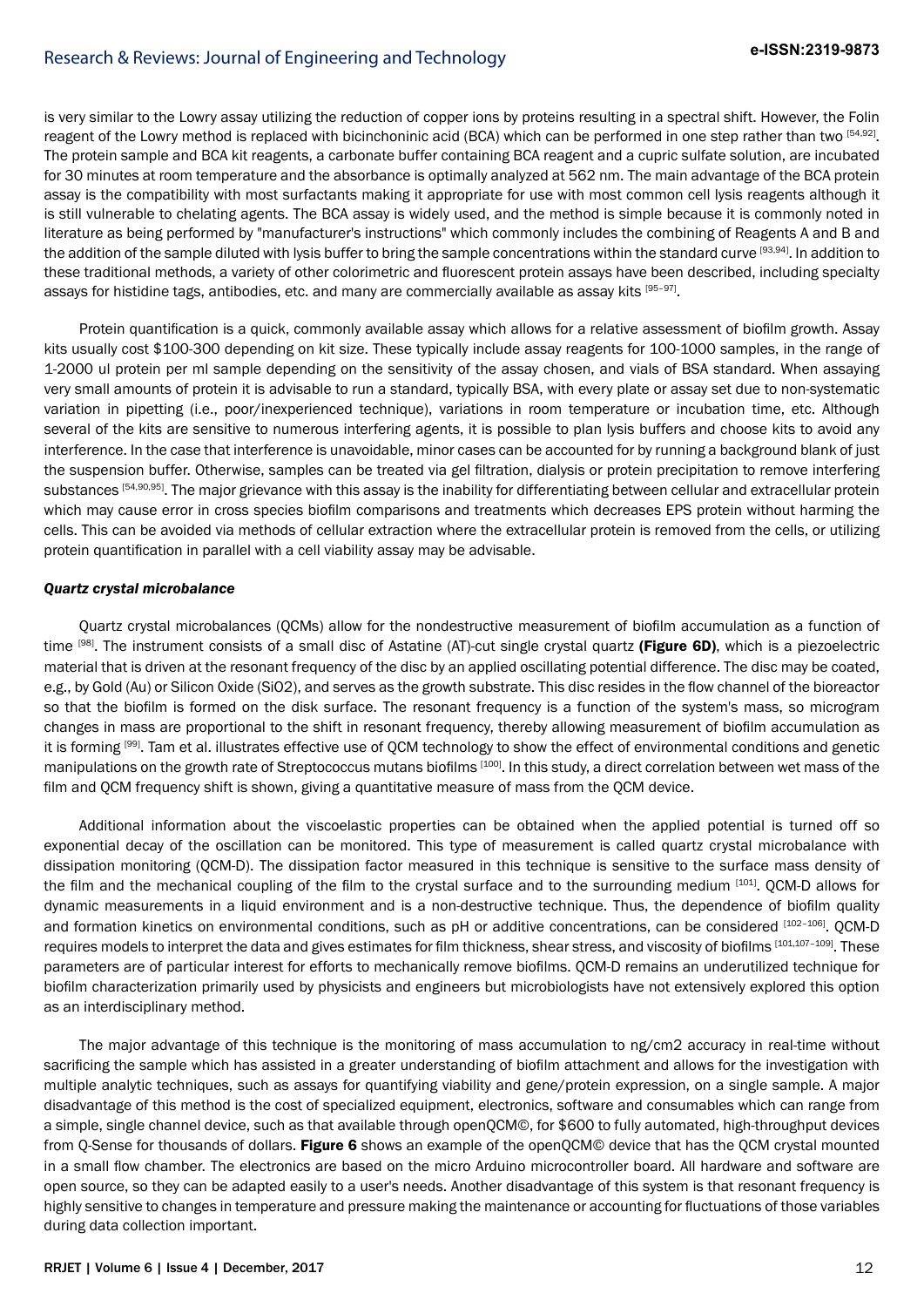

Figure 6. Quartz crystal microbalance biofilm reactor. The openQCM© test chamber with attached inflow and outflow tubing for media. Pictures of the (A) top, (B) front view and (C) inside the flow chamber including the quartz crystal and holder of the openQCM© test chamber. The chamber contains the required electronics in its base. (D) A cartoon of the flow cell configuration where biofilm would deposit on the crystal for biofilm quantification [100].

#### Alternative Quantitative Characterization Methods

Literature accounts show that biofilms can also be analyzed using DNA, RNA, and polysaccharide quantification [91,110-117]. Although these are often used as direct techniques with the assumption that each cell will have similar DNA, RNA and polysaccharide quantities per cell, it is advisable to provide these quantifications in tandem with more direct methods, such as CFU or cell counting as the EPS matrix contains DNA, RNA and polysaccharide components from previously lysed cells giving these techniques the similar grievance as total protein with the inability to discern cellular from EPS components [12]. Furthermore, particular RNA and polysaccharide expression quantities have been noted to change by organism or growth environments [118,119]. Therefore, literature precedence for quantification of these compounds in a particular organism is highly suggested.

Fluorescence Spectroscopy is an explored but not commonly utilized method of indirect quantification. This method assumes similar fluorescence emission intensity is exuded by each cell upon excitation, therefore utilizing intensity as a surrogate quantification value for cell number and can be performed on suspended biofilm [120]. This method can take advantage of autofluorescence of metabolic molecules (NAD/NADH, FAD, tryptophan, etc.), and cells can be transfected to produce fluorescent proteins as previously discussed with GFP, or cells can be dyed with a fluorescent stain [69,120-122]. The presence of metabolic molecules and fluorescent intensity of proteins are influenced by extra- and intra-cellular conditions. Therefore experiments should be run with a negative control, a sample with the same culture conditions without treatment agent  $[122]$ . Although not a quantification method, 2D fluorescence spectroscopy can be used as a non-destructive, time-resolvable method to elicit information on the physiological state of the biofilm <sup>[122]</sup>. This method requires some specialized equipment but when combined with other technology can provide information on physical interactions between the biofilm and surrounding medium. Wolf et al. used this technique in combination with Artificial Neural Networks to study biofilm formation *in situ* and analyze biofilm growth with respect to process parameters [123].

Radioactive-labeling has also been used for the quantification of biofilms by attaching an isotope to a biological molecule, such as thymidine or glucose, and observation via microscopy, scintillation/gamma-ray counter [124-126]. Specialized equipment and training is required due to the potentially harmful effects of excessive radiation exposure.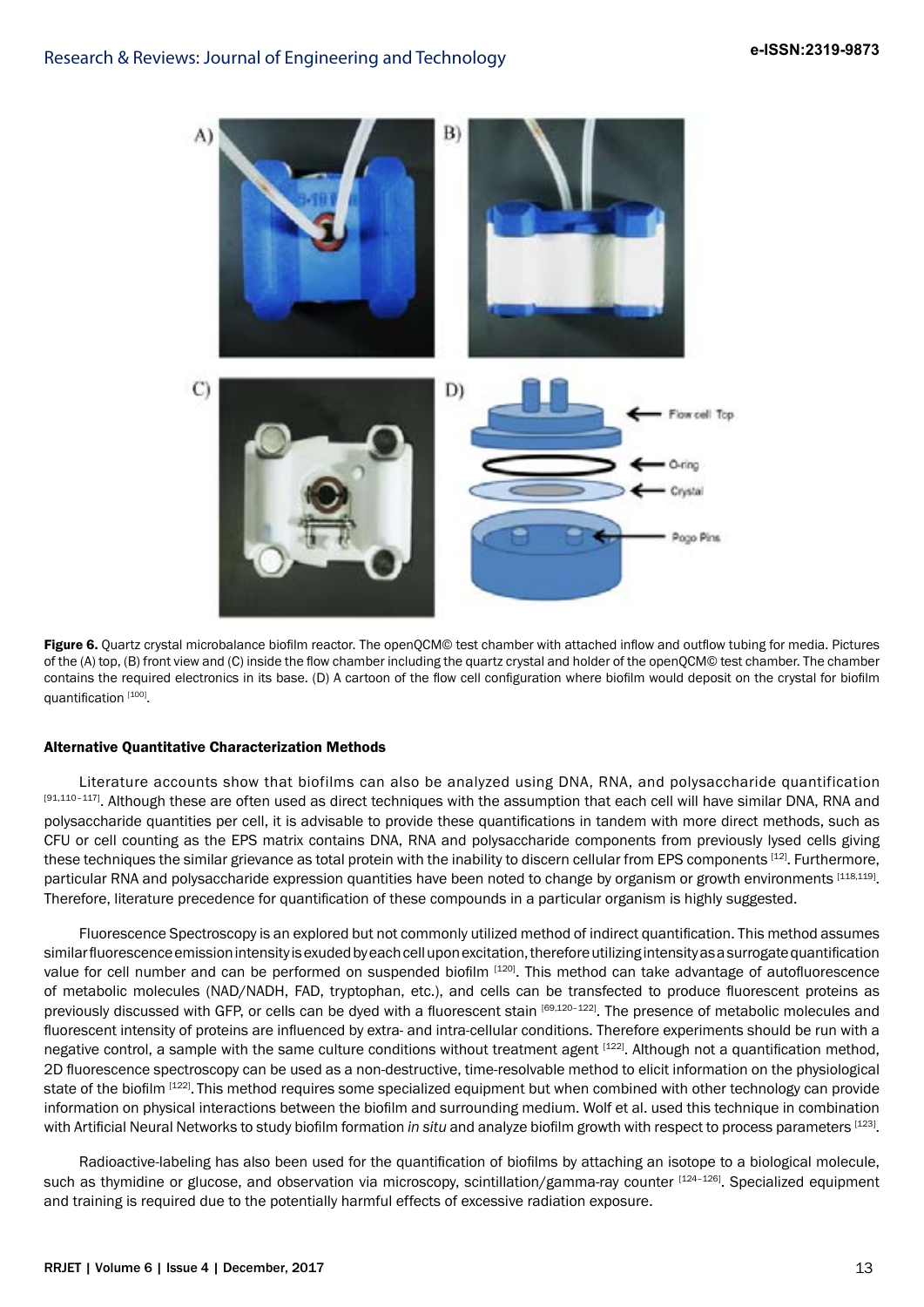## QUALITATIVE CHARACTERIZATION METHODS

Quantitative methods of biofilm characterization are often accompanied and assisted by representation with qualitative methods such as imaging the physiological biofilm surface, structure evaluation of surface roughness, morphology, spatial organization, and interaction of the biofilm with the environment. Previously we have discussed light and fluorescent microscopic methods which are increasingly being used for quantitative and surface structure analysis due to the ease of use and the ability to visualize living biofilms. In this section, we describe Scanning Electron Microscopy (SEM) because it is the most commonly used method for structural analysis through high resolution imaging.

#### Scanning Electron Microscopy

SEM can be used to develop a high resolution, magnified image of surface topography. Overall magnification can range from about 10-500,000 times, making this technique invaluable in the analysis of microscopic structures, including those of biofilms [19,127]. SEM allows for collection of high resolution images useful in evaluation of bacterial interaction, EPS organization and biofilm morphology, which assists in a greater understanding of formation and persistence [128-130].

SEM operates in a manner similar to conventional fluorescent microscopes. However, instead of using a beam of photons to observe a sample, SEM utilizes a concentrated beam of electrons. After passing through a number of electromagnetic lenses, the electron beam strikes the sample and two major scenarios occur: the electron is (1) absorbed by the surface molecules which excites the surface molecules and causes a low energy, secondary electron to be ejected or (2) scattered off the surface, i.e., a high energy, backscattered electron. The former is picked up by the secondary electron sensor and converted into a digital image, similar in concept to photons detected in fluorescent microscopy. Due to the low energy of secondary electrons, these images tend to only display the surface of the sample [19,127,131].

SEM imaging techniques fall into one of two categories depending on the origins of the detected electrons: secondary electron or backscattered electron. While secondary electron analysis is the primary SEM imaging technique, most SEM instruments are capable of reading back scattered electrons. Back scattered electrons are caused by high energy electrons from the incident electron beam being scattered on the surface. These back scattered electrons can be used to generate a low resolution image which indicates locations of chemical variance The frequency of such a scattering event scales with the atomic weight of the probed atoms thereby measuring differences in chemical composition.

An advantage of electron microscopy is the easy availability of tandem spectroscopic techniques for quantitative elemental analysis. Energy-dispersive x-ray spectroscopy (EDX) generates a spectrum that is indicative of the ratios of elemental surface composition of a sample by detecting the X-rays emitted from atoms when the incident electron causes a surface atom to lose a core-shell electron, the secondary electron, leaving the atom in an excited state. The surface atom subsequently returns to its ground state by releasing energy in the form of an X-ray, which is then detected.

A major disadvantage of SEM analysis is that it cannot be performed on living samples, as testing is done under high vacuum, and extensive preparation is required prior to the analysis of biological samples. Sample preparation includes fixation, removal of all moisture, and coating the sample with a thin layer of a conductive metal. Sample fixation is typically achieved via an aldehyde solution, which covalently bonds proteins to preserve the secondary and tertiary protein structure [132]. Samples are then dehydrated via a series of graded alcohol treatments. As moisture in the sample can interfere with the ability of the SEM to achieve sufficient vacuum conditions total dehydration of the sample is vastly important for optimal resolution of imaging. Since biofilms consist of approximately 97% water, the total dehydration for imaging can result in unavoidable distortions of size and structure in the sample [133,134]. Finally, the sample must also be conductive to allow for dissipation of static charges which can result in 'artifacts' or structures which obstruct the image. This is usually achieved by sputter coating with a metal, such as gold or platinum, requiring the purchase of additional equipment and chemicals. Alternatively, biological samples can be impregnated with osmium, via the osmium-thiocarbohydrazide-osmium (OTO) staining method which incorporates the heavy metal salt into the lipid membrane effectively eliminating specimen charging [135-137]. An emerging technology with great potential to significantly decrease biological sample preparation time is the use of Ionic Liquids. These molten salts which remain liquid at room temperature are resistant to vaporization, even under high vacuum, and provide conductive coating without the need for sample fixation and drying. Furthermore, they have been successfully used on a variety of biological samples including biofilms [133,138].

To overcome difficulties of sample preparation, the method of Environmental Scanning Electron Microscopy (ESEM) allows for untreated samples to be imaged without the need for complete dehydration or a vacuum [129,139,140]. ESEM uses all image generation techniques of SEM (i.e., background scattering, secondary electron, transmission, etc.). However, the technique has limitations due to the distance the electron beam travels through gas molecules which compromises resolution. Furthermore, although the samples can remain wet it is still not advisable to use viable samples because the electron beam can harm the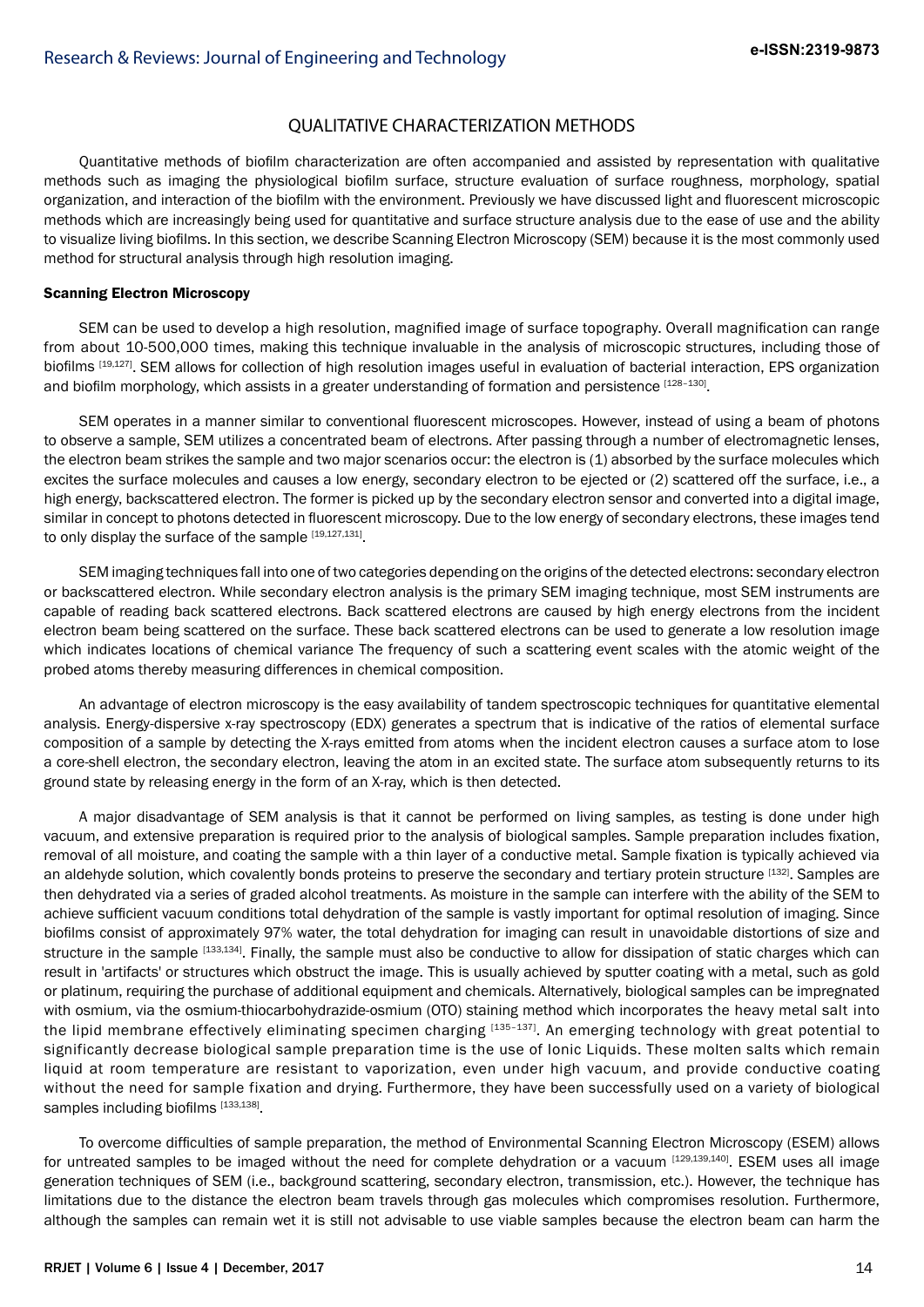sample. Finally, the most notable disadvantage of ESEM is that the instrument is still in development, and a commercial version is not available for purchase yet. Therefore, use of this technique is done by modifying currently available SEMs requiring researchers to frequently shift between modes or the designation of an instrument for ESEM.

Despite some shortcomings of SEM use, this technique is highly advantageous as the high resolution of the surface images can reveal details about biofilm structure and topography that are unmatched by many other microscopy techniques [19,127].

## Alternative Qualitative Characterization Methods

The topological structure and chemical properties of biofilm surfaces can be assessed using scanning electrochemical microscopy (SECM) [141,142]. This technique employs a microelectrode, on a micrometer scale, in the presence of an appropriate redox reagent to scan a surface and induce a redox reaction when potential is applied between the tip and the surface [143]. This versatile technique can provide an extra dimension to 3D models of biofilms based on the distribution of reactive groups used to determine how extracellular polymeric substance (EPS) components are distributed at the biofilm surface. SECM requires specialized equipment which makes instrument availability and access a limiting factor of use.

Although not commonly utilized currently, literature precedence exists to analyze biofilms with atomic force microscopy (AFM). AFM can characterize the components on the underlying substratum as well as the substratum interactions [144]. AFM would be useful in understanding biofilm characteristics such as roughness, topography, and stiffness but, similar to other techniques, requires specialized equipment costing more than \$100K and trained operators.

Spectroscopic analyses of biofilm are becoming increasingly recognized for usefulness as a non-destructive method for greater understanding of biofilm aggregation, adhesion and EPS composition. Infrared (IR) and Raman spectroscopic characterization utilizes the absorption (IR) and inelastic scattering (Raman) of light to identify chemical signatures via probe free, *in situ* analysis. Infrared spectroscopy provides the vibrational information through the use of IR light, whereas Raman typically uses more energetic light, usually supplied by a near IR, visible, or ultraviolet laser, to provide similar information. As a biofilm is a 3D structure, the IR and Raman spectroscopy is limited to surface spatial-chemical changes in the biofilm thereby providing greater understanding of biofilm structure and intercellular communication. IR signals are typically much stronger but produce a significantly worse signal-to-noise ratio due to the overwhelming water signal. Raman signals while weaker are not clouded by water and can be detected with cheaper detectors. Surface Enhanced Raman Spectroscopy (SERS) utilizes surface properties of metal surfaces to enhance the weak Raman signals by factors in range of 106 - 108. While SERS enhancement opens up new possibilities the heat generation from the power of the laser and the antimicrobial properties of the metal surfaces present experimental problems for biofilm studies. Despite some difficulties, IR and Raman are good methods to use in conjunction with one another, with confocal scanning light microscopy (CSLM), or with specialized IR compatible surfaces [145-148].

Small angle x-ray scattering (SAXS) can be used to study EPS components, structure and potentially molecular interaction. Although traditionally used to analyze proteins in crystals or suspension, the use of x-ray scattering probes shows promise for use of SAXS for studying interactions within a specimen [149-151]. Although underestimated due to "low resolution" SAXS has great potential to provide valuable insight into biological structures and molecular composition of biofilms [152].

Surface Plasmon Resonance imaging (SPRi) and Electrochemical Surface Plasmon Resonance (EC-SPR) are emerging techniques used to study bacterial physiology and electrochemical activity in real-time without labels [153,154] . Similar to the spectroscopic methods, this analytical method suffers from the need for specialized equipment and substrate coated with a conductive material typically gold.

Biofilm formation and virulence can be detected by colorimetric means using the Congo red agar method, in which microorganisms are cultured on dye infused agar. The outcome of this method is colony color change which can be used to determine whether microorganisms are biofilm producing (black) or not (red). This method is commonly used with polysaccharide rich, slime producing gram positive or gram negative bacteria [82,155].

## **INFORMATION ENHANCEMENT TOOLS AND PREDICTIVE MODELS**

Mathematical models and computer programs (COMSTAT, ImageJ, etc.) can be used to analyze images and enhance new perspective on existing data that can be utilized in the development of descriptive/predictive models and biofilm quantification.

#### ImageJ

ImageJ has been applied to biofilm analysis in laboratory situations such as the automatic count of colonies from images [156]. This is in part due to the open framework of the program, which allows plugins and macros to be written and shared for specific applications. The collaborative nature of this system is what makes it so useful in research in general, and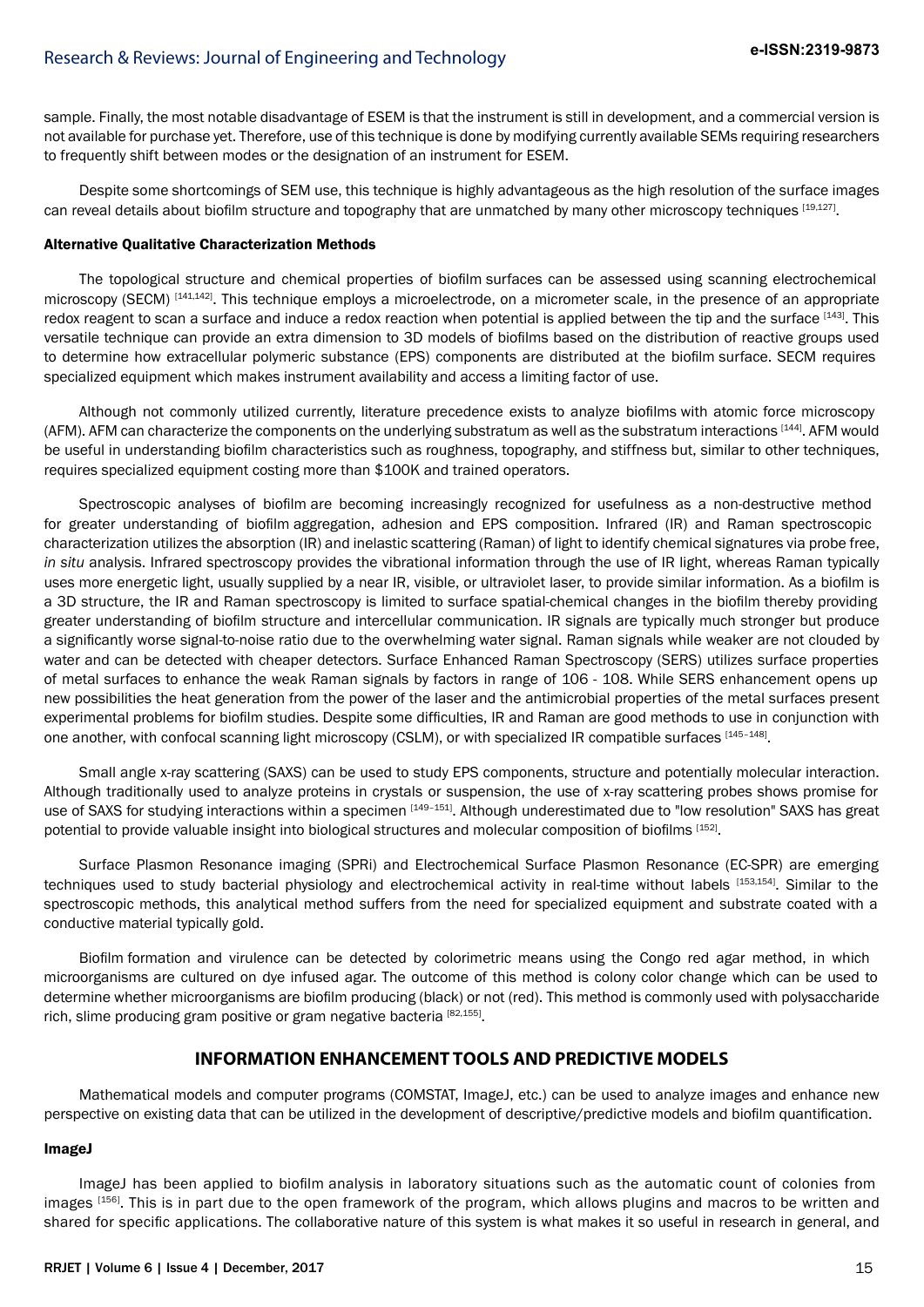in biofilm analysis specifically [157,158].

ImageJ, originally called NIH Image, is a free, open source, Java-based imaging program that can be used on Windows, Mac, or Linux operating systems. It is capable of reading many image formats (JPEG, TIFF, GIF, DITCOM, FITS, and BPM) and manipulating, analyzing, or processing the images in a number of different ways. For example, colony particles can be photographed or scanned with a desktop scanner and the bacterial clusters can be automatically counted. Figure 7 demonstrates a typical example obtained in our labs that show how ImageJ can achieve a colony particle count.



Figure 7. Image J quantification of bacterial colonies from a biofilm (A) Schematic of biofilm collection from a drip flow reactor on a glass slide suspended in media and plated for colony counting. (B) Photograph of an agar plate with bacterial colonies. The photograph was analyzed with ImageJ so that colonies are black and the background is white in order to achieve maximum contrast between background and colony (left). In this case the program determined that the average size of a single colony was 108.16 pixels. The largest single colony was 135 pixels. If clusters were divided by average size of a colony, 91 colonies were counted. ImageJ was set up so that colonies are black and the background is grey in order to achieve minimal reflectance and uniformity between the background and the colony (right). In this case, if colony clusters were divided by the average size of a colony, 93 colonies were counted.

Perhaps the most useful feature of ImageJ in biofilm research is the ability to generate image stacks. Stacking not only allows for images with different fluorescent stains to be overlaid, but can create three dimensional images (z stacks) using data from techniques such as confocal microscopy. These three dimensional images are capable of not only revealing details of biofilm structures, but can be combined with fluorescent staining techniques to show distributions of different bacteria, proteins, or ion concentrations within the biofilms as a whole [159,160].

#### Mathematical Models to Quantify Biofilm Accumulation

Mathematical models of biofilm systems allow us to merge information from the many measurement techniques discussed previously into a coherent and unified picture. Information about form and function of the microorganisms in the film can be related quantitatively to biochemical factors such as growth kinetic parameters and to physical factors such as transport mechanisms, shear forces, and viscoelastic properties of the film [161].

Biofilms are very complex due to the various forms of attachment, detachment, growth, and transport of nutrients from the surface to the deepest layers, as well as the inter-bacterial forces that are in place when biofilms accumulate. Thus, biofilm structures should be treated using mathematical models of biofilm accumulation and activity, so that relationships among biofilm structure, rate of biofilm accumulation, and microbial activity in biofilms can be quantified within the same framework [162]. Much work has been done using computer programs (COMSTAT) to calculate bio-volume, surface area coverage, biofilm thickness distribution, mean biofilm thickness, microcolony volume, fractal dimension, roughness coefficient, average and maximum distance, and surface-to-volume ratio from three-dimensional stacks of biofilm images [39,116,163,164].

Mechanistic mathematical models associated with computational systems biology enhance the basic understanding of biological systems with complex physical parameters, such as biofilms [55,165]. Two modeling techniques are generally used: a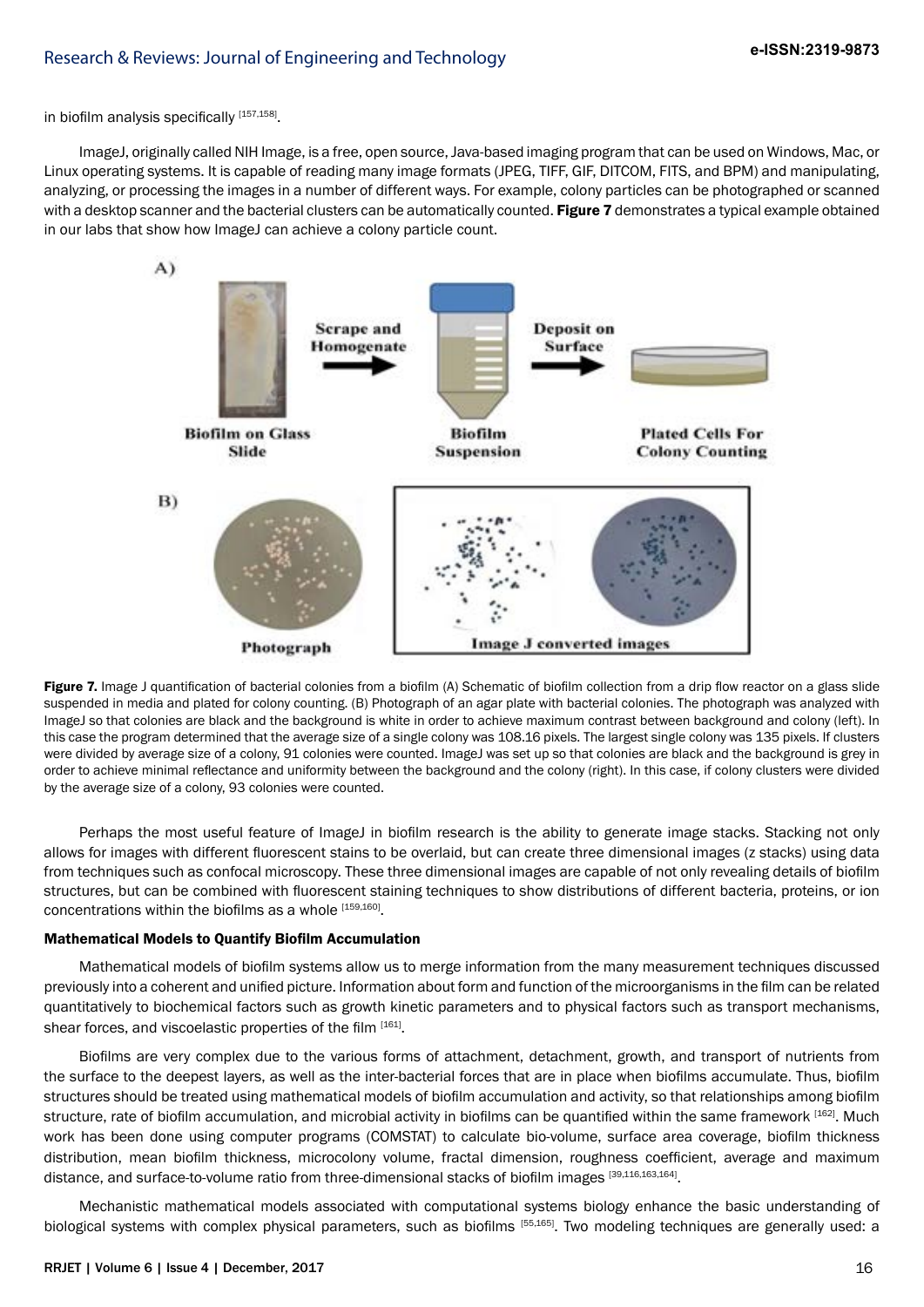dynamical systems approach where the dynamics of cell and metabolite concentrations are modeled with differential equations and an individual-based simulation approach, which is particularly effective in combining multiscale dynamics, from molecular events to three-dimensional cellular organization  $^{[166,167]}.$ 

Dynamical systems models of biofilm reactors now play a major role in designing wastewater treatment facilities since they allow for realistic predictions of mass transport and substrate conversion rates in these systems  $^{[161]}$ .

Individual-based simulation models treat each bacterial cell individually interacting with its local environment of metabolites, other cells, EPS, and fluids according to its own metabolic behavior. The time evolution of the system can be simulated starting from a few attached cells to fully developed three-dimensional film structures that can undergo detachment [167]. This type of model allows for addressing questions such as how the biofilm geometric structure depends on substrate concentrations [168-172] .

## **CONCLUSION**

The characterization of biofilms involves many techniques ranging from older established methods such as counting of bacterial colonies to more modern techniques such as fluorescent labeling of biofilms in conjunction with mathematical predictive modeling such as COMSTAT (Table 3). Today's federal funding climate is very competitive and successful proposals rely more and more on collaborative interdisciplinary work. Consequently, it is important for investigators to expand their knowledge in order to better critique and plan interdisciplinary projects. This review provided a quick overview geared towards new researchers on biofilm characterization method.

|                                                                     | <b>Time to</b><br><b>Complete</b> | <b>Specialized</b><br><b>Equipment Required</b>                                                           | <b>Biofilm Preparation</b>                                                                                                                                       | <b>Notes</b>                                                                                                                                                                                                                                                                                                                                                                                   | <b>References</b> |
|---------------------------------------------------------------------|-----------------------------------|-----------------------------------------------------------------------------------------------------------|------------------------------------------------------------------------------------------------------------------------------------------------------------------|------------------------------------------------------------------------------------------------------------------------------------------------------------------------------------------------------------------------------------------------------------------------------------------------------------------------------------------------------------------------------------------------|-------------------|
| <b>Plate Count, Viable</b><br>cell enumeration                      | 1-3 days                          | Incubator:-<br>Consumables:<br>disposable petri<br>plates, culture<br>flasks, suitable agar<br>and medium | Cells are removed<br>from the substrate,<br>homogenized, re-<br>suspended in liquid<br>medium, diluted,<br>and aliquots are<br>plated, incubated and<br>counted. | Most readily adaptable to liquid/<br>planktonic cultures. This method<br>only quantifies live cells, and an<br>assumption is made that each<br>colony derives from one original<br>cell. The differing metabolic<br>states of living cells in the biofilm<br>may complicate determination of<br>accurate number of cells in the<br>biofilm. Must be confirmed by<br>cell mass or surface area. | [21, 23, 25]      |
| <b>Light Microscopy</b>                                             | <b>Minutes</b>                    | Compound,<br>brightfield<br>microscope                                                                    | Biofilm can be<br>grown directly on a<br>transparent substrate.<br>such as a slide or<br>coverslip, stained and<br>observed directly.                            | Counting or observing<br>mature biofilms is limited, as<br>accumulation of extensive<br>biofilm mass prevents<br>observation of individual cells.<br>Can be used in conjunction<br>with dry mass measurements<br>to acquire biofilm thickness<br>and quantifying specific visual<br>characteristics of the biofilm.                                                                            | [19,52]           |
| <b>Manual Cell</b><br><b>Counting Using a</b><br><b>Microscope</b>  | Minutes to<br>hours               | Hemacytometer:<br>Brightfield or<br>Fluorescent<br>Microscope, Cell<br><b>Stains</b>                      | Biofilm must be<br>removed from<br>the substrate and<br>homogenized.                                                                                             | Relatively inexpensive, reusable,<br>and easy to learn, but tedious.<br>It does not distinguish live and<br>dead cells, and motile cells<br>are extremely difficult to count<br>accurately unless fixed (killed).                                                                                                                                                                              | [16, 27, 28]      |
| <b>Automated Cell</b><br><b>Counting, Coulter</b><br><b>Counter</b> | One to a<br>Few Hours             | Coulter counter                                                                                           | Biofilm must be<br>removed from<br>the substrate and<br>homogenized                                                                                              | Coulter counter quantifies cells<br>and particles and can distinguish<br>entities by size. Very small<br>cells may be difficult to count<br>accurately.                                                                                                                                                                                                                                        | [31, 32]          |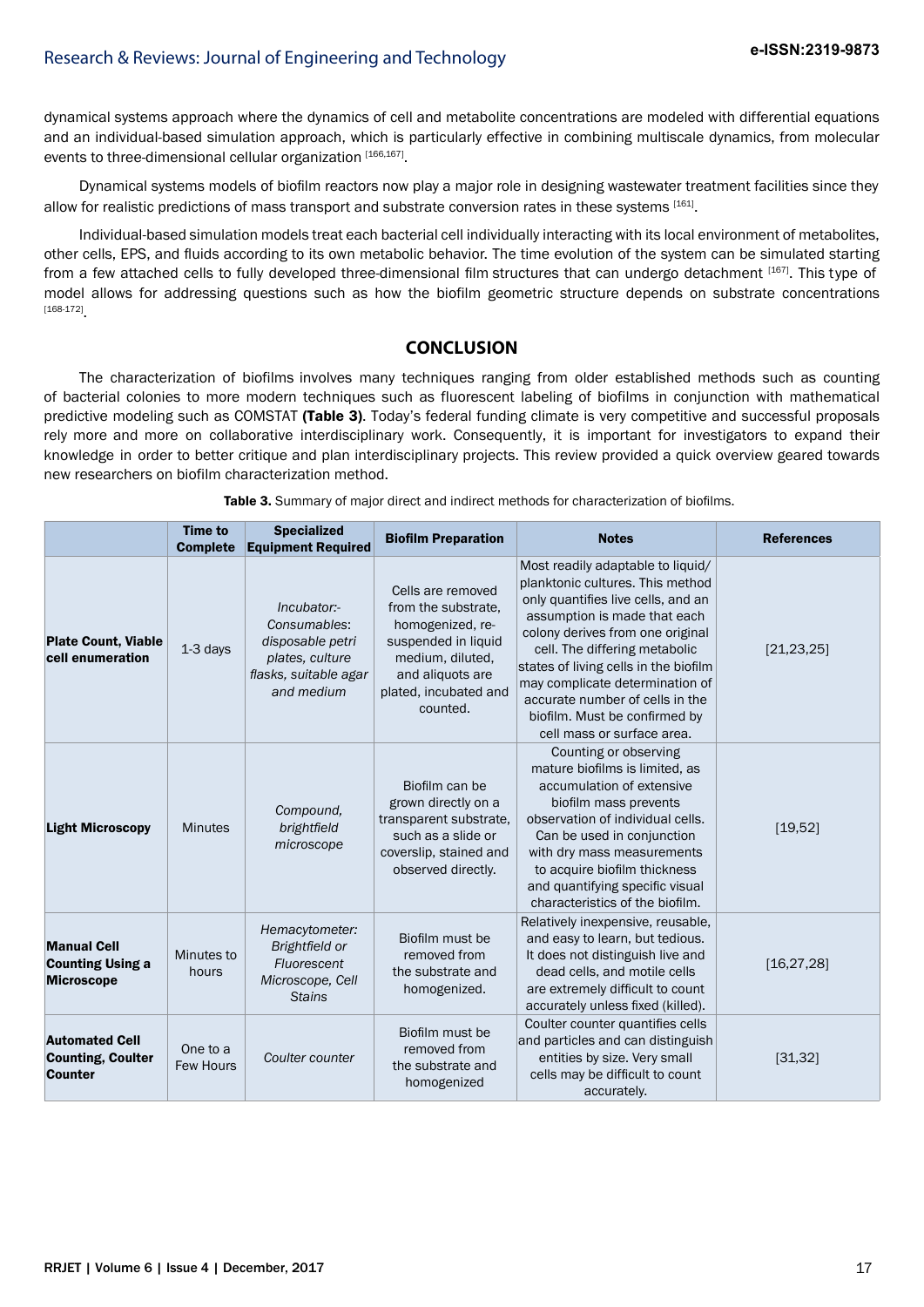| <b>Automated Cell</b><br><b>Counting; Flow</b><br><b>Cytometry</b> | A few hours<br>- more<br>labeling and<br>separation<br>may take<br>longer. | Flow cytometer:<br>Antibodies or<br>fluorescent stains                                                                   | Biofilm must be<br>removed from<br>the substrate and<br>homogenized. Flow<br>cytometry requires<br>cell populations to be<br>labeled with a separate<br>fluorophore for each<br>cell type to be isolated.<br>May not be efficient if<br>you are only trying to<br>count cells.            | Flow cytometry can distinguish<br>different cell types. This can<br>be expensive, and requires<br>technical expertise.                                                                                                                                                                                                                                                                                                                                                      | [33, 34]                |
|--------------------------------------------------------------------|----------------------------------------------------------------------------|--------------------------------------------------------------------------------------------------------------------------|-------------------------------------------------------------------------------------------------------------------------------------------------------------------------------------------------------------------------------------------------------------------------------------------|-----------------------------------------------------------------------------------------------------------------------------------------------------------------------------------------------------------------------------------------------------------------------------------------------------------------------------------------------------------------------------------------------------------------------------------------------------------------------------|-------------------------|
| <b>Fluorescent</b><br><b>Microscopy and</b><br><b>Staining</b>     | $20 - 30$<br>minutes.                                                      | Brightfield/<br>Fluorescent<br>Microscope:<br>Fluorescent<br>stains, antibodies<br>or endogenous<br>fluorescent proteins | Biofilm can be grown<br>directly on a slide or<br>coverslip, stained,<br>and observed in situ.<br>Biofilm is stained with<br>view of the desired<br>outcome.                                                                                                                              | Some stains are potential<br>mutagens. Stain should be<br>chosen carefully--not all stains<br>penetrate the cell membrane,<br>and not all are compatible with<br>maintaining a living biofilm.                                                                                                                                                                                                                                                                              | [14, 27, 37, 140, 140]  |
| <b>Confocal</b><br><b>Fluorescent</b><br><b>Microscopy</b>         | One to a few<br>hours.                                                     | Confocal Fluorescent<br>Microscope:<br>Fluorescent<br>stains, antibodies<br>or endogenous<br>fluorescent proteins        | Can image in place<br>biofilm (on a coverslip,<br>e.g.). Cells must be<br>labeled. Fluorophores<br>can be selected<br>according to a variety<br>of purposes, such as<br>distinguishing live and<br>dead cells, staining<br>nuclei/DNA, etc.                                               | Biovolume can be calculated<br>with appropriate software and<br>computing capability. Usually<br>requires a dedicated technician<br>to run and maintain the<br>instrument. Can image any cell<br>or particle that has a fluorescent [20,35,38,41,44,126,170]<br>label that can be detected by the<br>microscope. It is better used for<br>structures and 3D architecture<br>than counting cells. Can image<br>within the thickness of the<br>biofilm and assemble z-stacks. |                         |
| <b>Determination of</b><br><b>Dry Mass</b>                         | Three - four<br>hours.                                                     | Analytical Balance:<br>Lab oven capable of<br>reaching 100 °C                                                            | Film on substrate is<br>dried, massed, then<br>cleaned. Substrate is<br>massed again.                                                                                                                                                                                                     | Film area should be measured;<br>thickness can be measured to<br>give dry mass per unit of wet<br>volume.                                                                                                                                                                                                                                                                                                                                                                   | [42, 43, 48, 63, 88]    |
| <b>Total Organic</b><br><b>Carbon</b>                              | 15 minutes<br>per sample.                                                  | <b>TOC</b> instrument                                                                                                    | Homogenization and<br>resuspension.                                                                                                                                                                                                                                                       | A standard protocol can<br>discriminate between carbon in<br>EPS and cellular carbon.                                                                                                                                                                                                                                                                                                                                                                                       | [17, 24, 54]            |
| <b>Crystal Violet</b><br><b>Assay</b>                              | $Two$ - four<br>hours over<br>two days.                                    | Plate reader<br>or UV/VIS<br>spectrophotometer:<br><b>Gram Stain</b>                                                     | Indirect measure of<br>biofilm growth. Cells<br>are stained with crystal<br>violet, washed, and<br>the absorption of CV<br>measured. Higher<br>absorption relates to<br>more biofilm mass.                                                                                                | Individual wells are somewhat<br>variable, so controls, standards,<br>and replicates are important. A<br>96-well plate adaptor is required.<br>Also requires standard 96-well<br>plates with flat bottoms.                                                                                                                                                                                                                                                                  | [25,58,59,66,88]        |
| <b>Tetrazolium Salt</b><br><b>Assay</b>                            | $Two$ - four<br>hours.                                                     | Tetrazolium Salt:-<br>Evaluation method:<br>Microscopy,<br>Flow Cytometry,<br>Spectroscopy, etc.                         | Direct or Indirect<br>measure of biofilm<br>growth. Cells are<br>incubated with<br>tetrazolium salt<br>that is metabolically<br>converted to formazan<br>derivative. Evaluated<br>via spectroscopy,<br>microscopy or flow<br>cytometry depending<br>on the solubility of the<br>formazan. | Insoluble formazan salts will be<br>trapped in the cell membrane<br>allowing for direct individual cell<br>analysis. Soluble formazan may<br>be collected from the media<br>and quantified for an indirect<br>quantification. Only living cells<br>will convert the salt to formazan<br>providing a measure of viability.                                                                                                                                                   | $[23, 27, 63, 65 - 68]$ |
| <b>ATP</b><br><b>Bioluminescence</b>                               | A few hours.                                                               | Assay Kit:<br>Luminometer                                                                                                | Incubation of biofilm<br>on soy broth for up to<br>5 days.                                                                                                                                                                                                                                | The reagent is stable for one day<br>at 15 to 25 °C or for one week<br>when stored at 0 to 4 °C.                                                                                                                                                                                                                                                                                                                                                                            | [73, 75, 77, 78]        |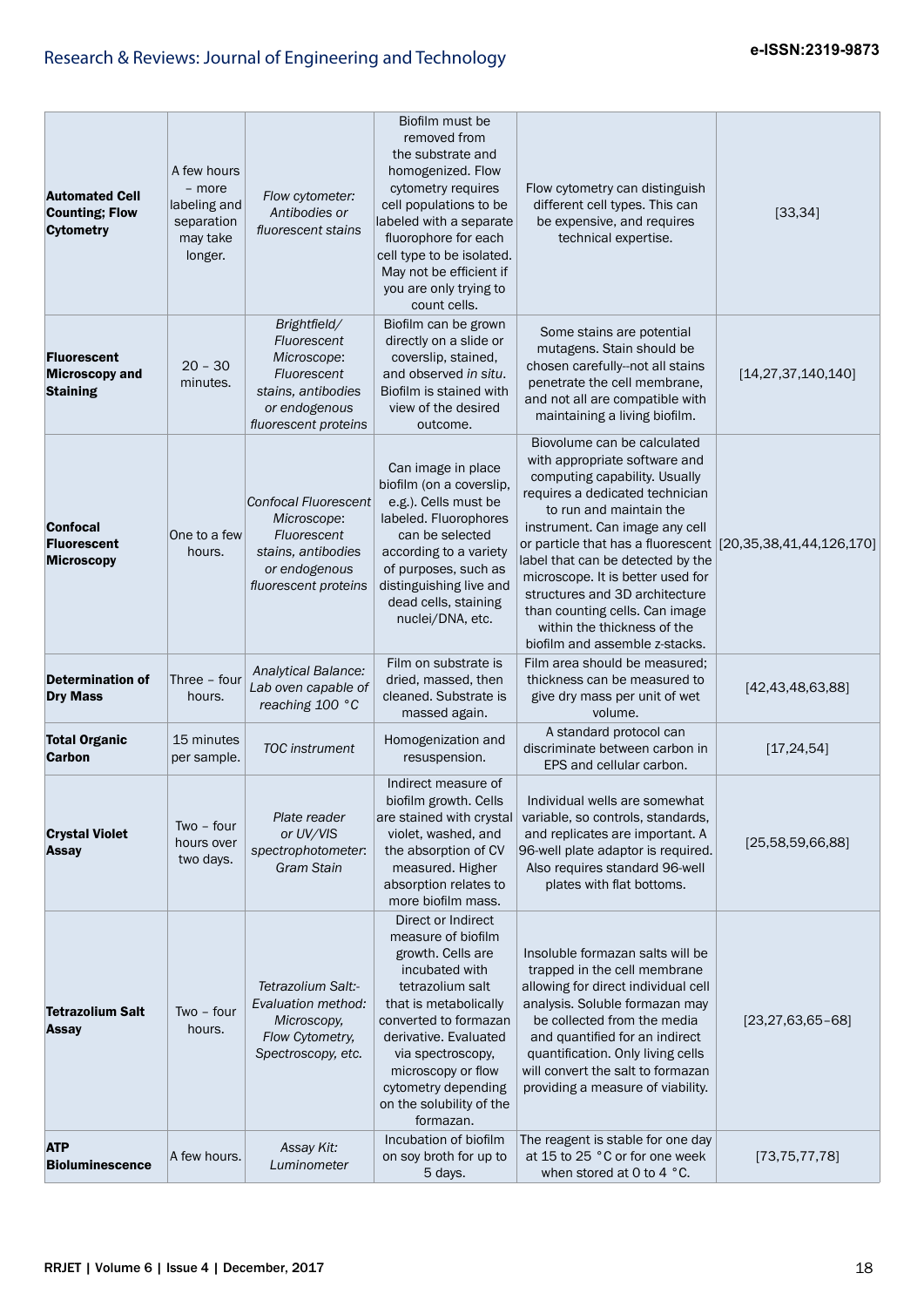| <b>Total Protein</b>  | A few hours             | Assay Kit: UV-Vis<br>spectrophotometer                       | Biofilms are scraped<br>from their substrates<br>and homogenized<br>in a liquid<br>suspension, often<br>using a commercial<br>homogenizer.                                          | Protein determination methods<br>are subject to interference from<br>other substances potentially<br>present, such as certain ions,<br>detergents, reducing agents, or<br>other species. | [88,90,91,94]                          |
|-----------------------|-------------------------|--------------------------------------------------------------|-------------------------------------------------------------------------------------------------------------------------------------------------------------------------------------|------------------------------------------------------------------------------------------------------------------------------------------------------------------------------------------|----------------------------------------|
| <b>QCM &amp; QCMD</b> | <b>Minutes</b>          | Quartz crystal<br>microbalance<br><b>Bioreactor</b>          | For accumulation<br>measurement, a<br>calibration between<br>frequency and cell<br>number must be done.                                                                             | Material property information<br>from OCMD requires an<br>appropriate theoretical model.                                                                                                 | $[96, 99 - 101, 104, 106]$             |
| <b>SEM</b>            | Hours to<br><b>Days</b> | Scanning electron<br>microscope:<br><b>Sputtering Coater</b> | Biofilm can be grown<br>on a coverslip (or<br>other substrate) and<br>directly imaged on the<br>microscope. Samples<br>must be fixed, dried,<br>and coated with metal<br>$(Pt-Pd).$ | Toxic chemicals may be involved<br>in some fixation techniques.<br>Usually requires a maintenance<br>contract and special housing<br>conditions.                                         | [21,39,88, 124-<br>126, 131, 135, 137] |

## ACKNOWLEDGEMENTS

This publication was made possible by grants from the National Institute for General Medical Science (NIGMS) (5P20GM103427), a component of the National Institutes of Health (NIH) and its contents are the sole responsibility of the authors and do not necessarily represent the official views of NIGMS or NIH. This publication was also made possible by grants from the National Science Foundation, LSAMP, Grant No. HRD-1619654, 2016-2021; HRD-1102461, 2011-2017. Any opinions, findings, and conclusions or recommendations expressed in this material are those of the authors and do not necessarily reflect the views of the National Science Foundation. Thank you to Dr. Peter Wilson for helpful edits and suggestions of content. Thank you to Cat Foster at Doane University and Dr. Susanne Häussler at the Helmholz Institute for Infectious Disease Research for their assistance in acquiring fluorescent images of biofilms.

## **FUNDING DISCLOSURE**

National Institute for General Medical Science (NIGMS) (5P20GM103427), a component of the National Institutes of Health (NIH), National Science Foundation, LSAMP Phase II, Grant Number 420-18-09B.

## **CONFLICTS OF INTEREST DISCLOSURE**

The authors have no conflicts of interested to disclose related to the contents of this work.

## **REFERENCES**

- 1. McBain AJ. *In vitro* Biofilm Models: An Overview. Adv Appl Microbiol. 2009;69:99–132.
- 2. Vert M, et al. Terminology for biorelated polymers and applications. Pure Appl Chem. 2012;84:377–410.
- 3. Atela M, et al. In-situ biological water treatment technologies for environmental remediation: A review. J Bioremediation Biodegrad. 2016;7:1–5.
- 4. Amulya K, et al. Building a bio-based economy through waste remediation: Innovation towards sustainable future. Bioremediation Bioeconomy. Elsevier, Netherlands; 2016:497–521
- 5. Singh R, et al. Biofilms: Implications in bioremediation. Trends Microbiol. 2006;14:389–397.
- 6. Rosche B, et al. Microbial biofilms: a concept for industrial catalysis? Trends Biotechnol. 2009;27:636–643.
- 7. Bajracharya S, et al. An overview on emerging bioelectrochemical systems (BESs): Technology for sustainable electricity, waste remediation, resource recovery, chemical production and beyond. Renew Energy. 2016;98:153–170.
- 8. Hall-Stoodley L, et al. Towards diagnostic guidelines for biofilm-associated infections. FEMS Imunol Med Microbiol. 2012;65:127–145.
- 9. Coenye T and Nelis HJ. *In vitro* and *in vivo* model systems to study microbial biofilm formation. J Microbiol Methods. 2010;83:89–105.
- 10. Flemming HC. Microbial biofouling: Unsolved problems, insufficient approaches, and possible solutions. Springer Berlin Heidelberg. 2011;1:81–109.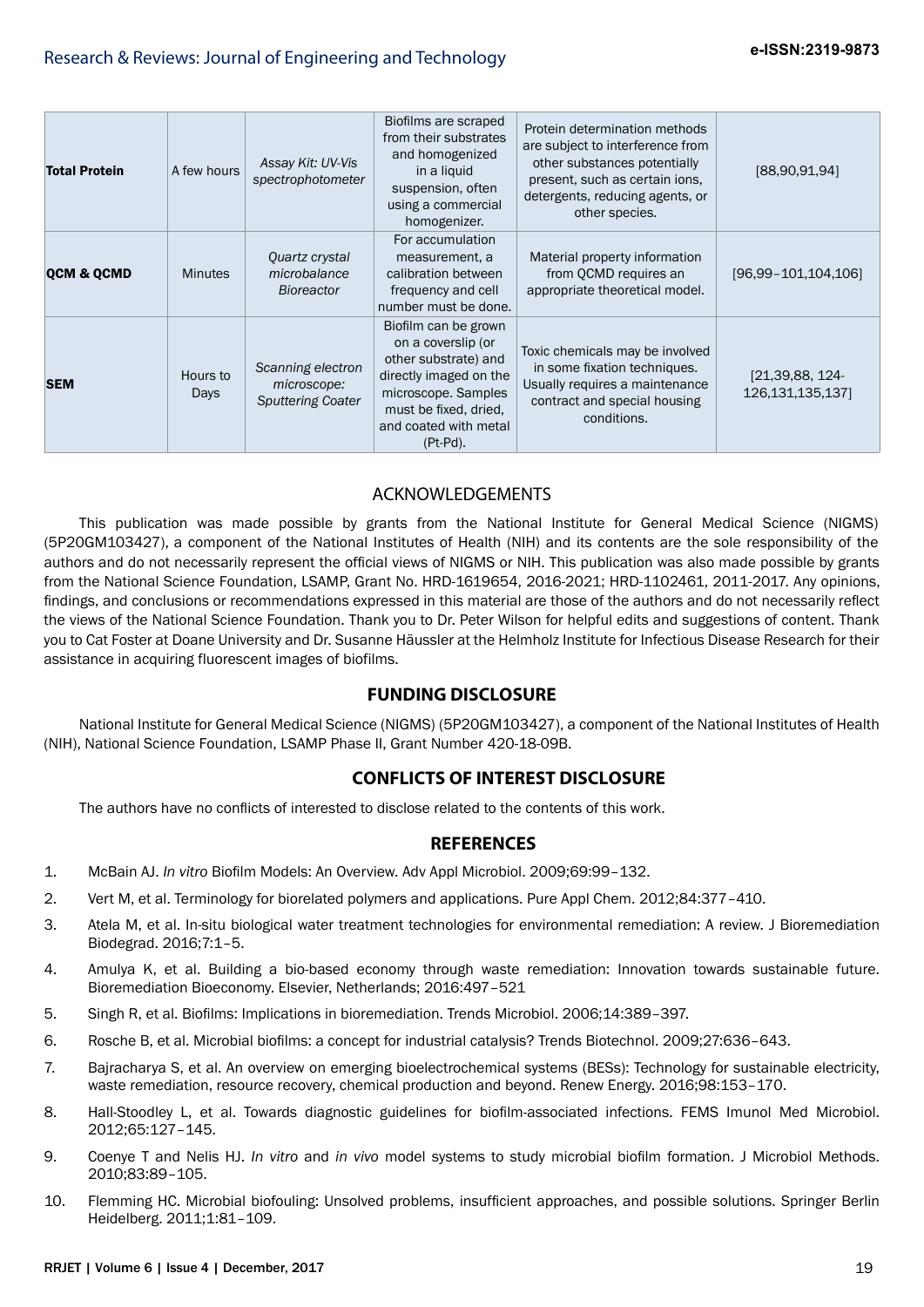- 11. Bixler GD and Bhushan B. Biofouling: lessons from nature. Philos Trans R Soc A. 2012;370:2381–2417.
- 12. Flemming HC and Wingender J. The biofilm matrix. Nat Rev Microbiol. 2010;8:632–633.
- 13. Flemming HC, et al. Biofilms: an emergent form of bacterial life. Nat Rev Microbiol. 2016;14:563–575.
- 14. Chimileski S, et al. Biofilms formed by the archaeon Haloferax volcanii exhibit cellular differentiation and social motility, and facilitate horizontal gene transfer. BMC Biol. 2014;12:1–15.
- 15. Ray VA, et al. A semi-quantitative approach to assess biofilm formation using wrinkled colony development. J Vis Exp. 2012;64:1–5.
- 16. Ambriz-Aviña V, et al. Applications of flow cytometry to characterize bacterial physiological responses. BioMed Res Int. 2014:1–14.
- 17. Koo H, et al. Inhibition of Streptococcus mutans biofilm accumulation and polysaccharide production by apigenin and ttfarnesol. J Antimicrob Chemother. 2003;52:782–789.
- 18. Swartz K, et al. The use of drip flow and rotating disk reactors for Staphylococcus aureus biofilm analysis. J Vis Exp. 2010;46:2470.
- 19. Adetunji V and Odetokun IA. Assessment of biofilm in E. coli O157:H7 and Salmonella strains: influence of cultural conditions. Am J Food Technol. 2012;7:582–595.
- 20. Cloete TE, et al. Practical aspects of biofouling control in industrial water systems. Int Biodeterior Biodegrad. 1992;29:299–341.
- 21. Pettit RK, et al. Microplate alamar blue assay for Staphylococcus epidermidis biofilm susceptibility testing. Antimicrob Agents Chemother. 2005;49:2612–2617.
- 22. Bakke R, et al. Quantification of biofilm accumulation by an optical approach. J Microbiol Methods. 2001;44:13–26.
- 23. Romanova NA, et al. Rapid methods to assess sanitizing efficacy of benzalkonium chloride to Listeria monocytogenes biofilms. J Microbiol Methods. 2007;71:231–237.
- 24. Buchholz F, et al. Biofilm research using calorimetry–a marriage made in heaven? Biotechnol J. 2010;5:1339–1350.
- 25. Swanton EM, et al. Experiences with the Coulter counter in bacteriology. J Appl Microbiol. 1962;10:480–485.
- 26. Zhang W, et al. A simple method for quantifying biomass cell and polymer distribution in biofilms. J Microbiol Methods. 2001;94:367–374.
- 27. Berney M, et al. Assessment and interpretation of bacterial viability by using the LIVE/DEAD BacLight kit in combination with flow cytometry. Appl Environ Microbiol. 2007;73:3283–3290.
- 28. Muller S and Nebe-von-Caron G. Functional single-cell analyses: flow cytometry and cell sorting of microbial populations and communities. FEMS Microbiol Rev. 2010;34:554–587.
- 29. Database JSE. Introduction to fluorescence microscopy. Gen Lab Tech. 2017.
- 30. Li H, et al. Microbiologically influenced corrosion of 2707 hyper-duplex stainless steel by marine *Pseudomonas aeruginosa* biofilm. Sci Rep. 2016;6:1–12.
- 31. Nett JE, et al. Optimizing a Candida biofilm microtiter plate model for measurement of antifungal susceptibility by tetrazolium salt assay. J Clin Microbiol. 2011;49:1426–1433.
- 32. Ruiz E, et al. Microbiologically induced corrosion sulfate reducing bacteria in stainless steel AISI 316l. Int J Chem Sci. 2016;14:683–692.
- 33. de Carvalho CCCR and da Fonseca MMR. Assessment of three-dimensional biofilm structure using an optical microscope. BioTechniques. 2007;42:616–620.
- 34. Lennox J. Measurement of biofilm thickness. 2004.
- 35. Bandara HMHN, et al. Research article *Pseudomonas aeruginosa* inhibits in-vitro Candida biofilm development. BMC Microbiol. 2010;10:1–9.
- 36. Bjarnsholt T, et al. Applying insights from biofilm biology to drug development can a new approach be developed? Drug Discov Nat Rev. 2013;12:791–808.
- 37. Jakobs S, et al. EGFP and DsRed expressing cultures of Escherichia coli imaged by confocal, two-photon and fluorescence lifetime microscopy. FEBS Lett. 2000;479:131–135.
- 38. Nwaneshiudu A, et al. Introduction to confocal microscopy. J Invest Dermatol. 2012;132:1–5.
- 39. Heydorn A, et al. Quantification of biofilm structures by the novel computer program COMSTAT. Microbiology. 2000;146:2395–2407.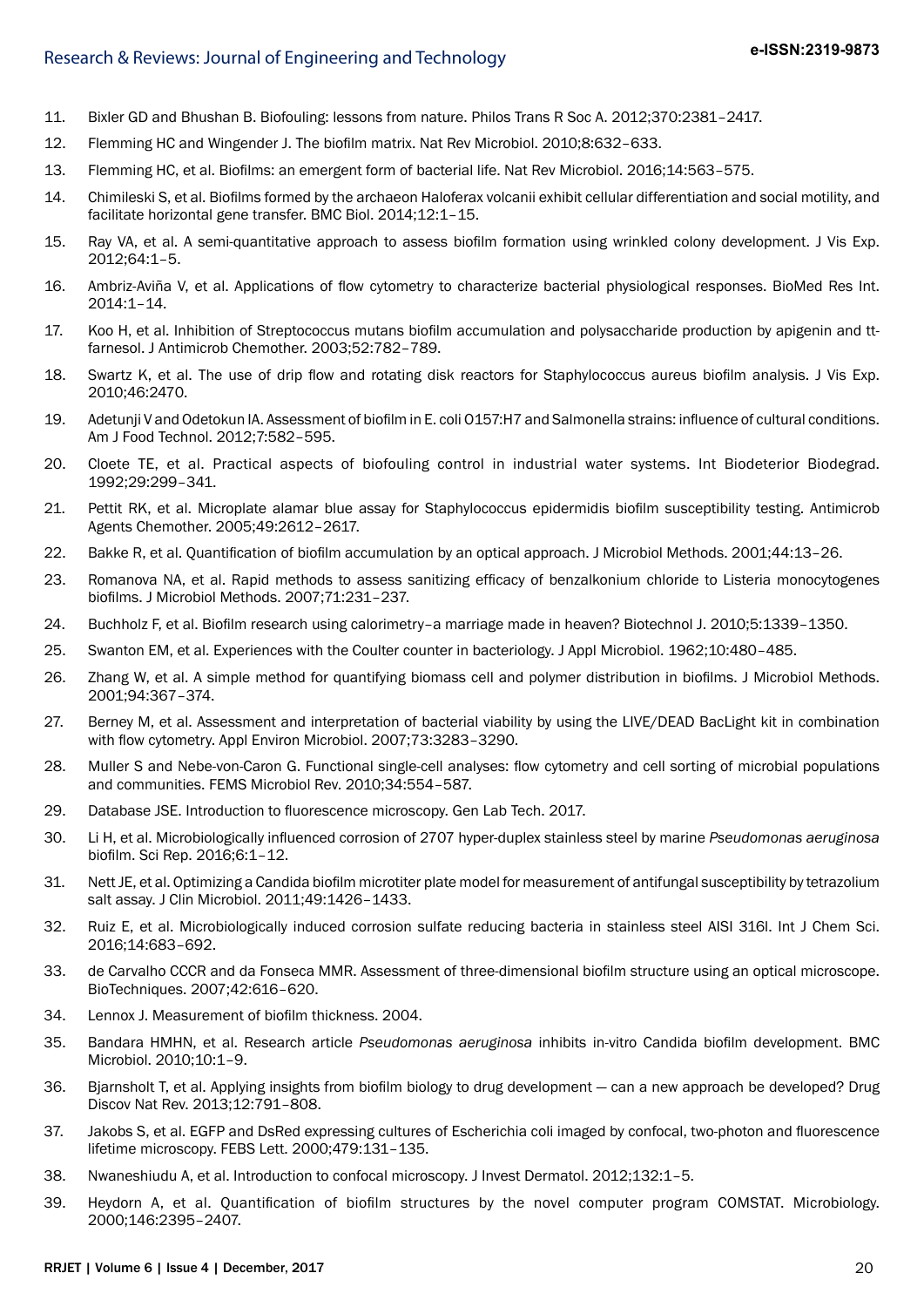- 40. Tawakoli PN, et al. Comparison of different live/dead stainings for detection and quantification of adherent microorganisms in the initial oral biofilm. Clin Oral Investig. 2012;17:841–850.
- 41. Chalfie M, et al. Green fluorescent protein as a marker for gene expression. Science. 1994;263:802–805.
- 42. Shaner NC, et al. A guide to choosing fluorescent proteins. Nat Methods. 2005;2:905–909.
- 43. Elowitz MB, et al. Stochastic gene expression in a single cell. Science. 2002;297:1183–1186.
- 44. Neu TR and Lawrence JR. Development and structure of microbial biofilms in river water studied by confocal laser scanning microscopy. FEMS Microbiol Ecol. 1997;24:11–25.
- 45. Vyas N, et al. A quantitative method to measure biofilm removal efficiency from complex biomaterial surfaces using SEM and image analysis. Sci Rep. 2016;6:1–10.
- 46. Schindelin J, et al. Fiji: an open-source platform for biological-image analysis. Nat Methods. 2012;9:676–682.
- 47. Trulear MG and Characklis WG. Dynamics of biofilm processes. J Water Pollut Control Fed. 1982;54:1288–1301.
- 48. Characklis WG. Laboratory Biofilm Reactors. In: Characklis WG, Marshall KC (eds.). Biofilm. John Wiley & Sons, New York. 1990;1:55–89.
- 49. Choi YC and Morgenroth E. Monitoring biofilm detachment under dynamic changes in shear stress using laser-based particle size analysis and mass fractionation. Water Sci Technol. 2003;47:69–76.
- 50. https://www.britannica.com/science/chemical-compound
- 51. Schumacher BA. Methods for the determination of total organic carbon (TOC) in soils and sediments. Ecol Risk Assess Support Cent. 2002;1–23.
- 52. Critchley MM, et al. Biofilms and microbially influenced cuprosolvency in domestic copper plumbing systems. J Appl Microbiol. 2001;91:646–651.
- 53. Flemming HC, et al. Biofilms: Investigative methods & applications. CRC Press. 2000.
- 54. Ragusa SR, et al. Indicators of biofilm development and activity in constructed wetlands microcosms. Water Res. 2004;38:2865–2873.
- 55. Bakke R, et al. Activity of *Pseudomonas aeruginosa* in biofilms: Steady state. Biotechnol Bioeng. 1984;26:1418–1424.
- 56. Dobor J, et al. Biofilm controlled sorption of selected acidic drugs on river sediments characterized by different organic carbon content. Chemosphere. 2012;87:105–110.
- 57. Popescu A and Doyle RJ. The gram stains after more than a century. Biotech Histochem. 1996;71:145–151.
- 58. Beveridge TJ. Use of the gram stain in microbiology. Biotech Histochem. 2001;76:111–118.
- 59. Basak S. Biofilms: A Challenge to Medical Fraternity in Infection Control. Infect Control. 2013.
- 60. Djordjevic D, et al. Microtiter plate assay for assessment of Listeria monocytogenes biofilm formation. Appl Environ Microbiol. 2002;68:2950–2958.
- 61. O'Toole GA. Microtiter dish biofilm formation assay. J Vis Exp. 2011;2437.
- 62. Bartholomew JW. Variables influencing results, and the precise definition of steps in gram staining as a means of standardizing the results obtained. Stain Technol. 1962;37:139–155.
- 63. Berridge MV, et al. Tetrazolium dyes as tools in cell biology: new insights into their cellular reduction. Biotechnol Annu Rev. 2005;11:127–152.
- 64. Bernas T and Dobrucki JW. The role of plasma membrane in bioreduction of two tetrazolium salts, MTT, and CTC. Arch Biochem Biophys. 2000;380:108–116.
- 65. Kolecka A, et al. The impact of growth conditions on biofilm formation and the cell surface hydrophobicity in fluconazole susceptible and tolerant Candida albicans. Folia Microbiol (Praha). 2015;60:45–51.
- 66. Sabaeifard P, et al. Optimization of tetrazolium salt assay for *Pseudomonas aeruginosa* biofilm using microtiter plate method. J Microbiol Methods. 2014;105:134–140.
- 67. Tengerdy RP, et al. Quantitative measurement of bacterial growth by the reduction of tetrazolium salts. Appl Microbiol. 1967;15:954–955.
- 68. Schwartz T, et al. Formation of natural biofilms during chlorine dioxide and U.V. disinfection in a public drinking water distribution system. J Appl Microbiol. 2003;95:591–601.
- 69. Stiefel P, et al. Is biofilm removal properly assessed? Comparison of different quantification methods in a 96-well plate system. Appl Microbiol Biotechnol. 2016;100:4135–4145.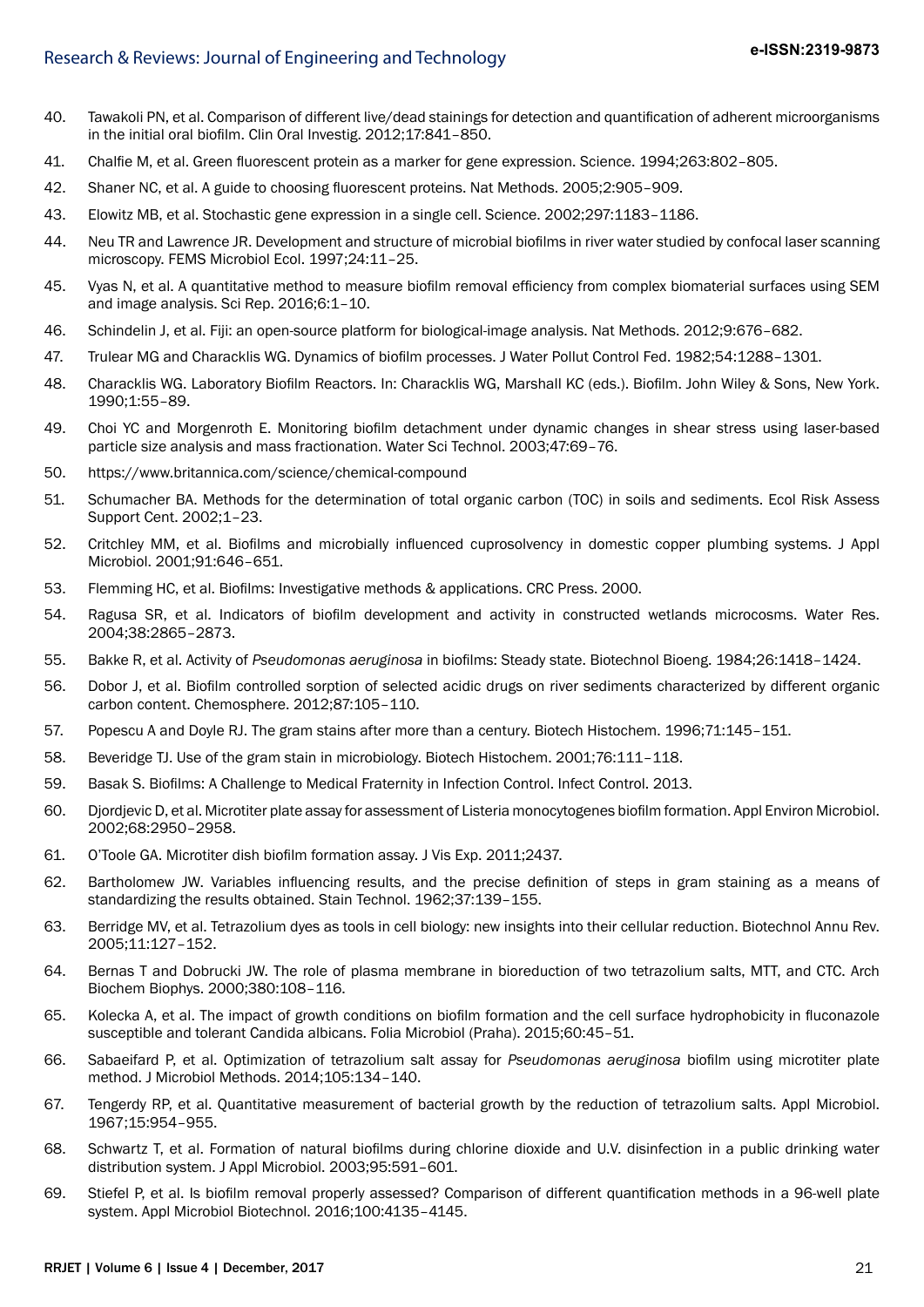- 70. Trafny EA, et al. Use of MTT assay for determination of the biofilm formation capacity of microorganisms in metalworking fluids. World J Microbiol Biotechnol. 2013;29:1635–1643.
- 71. Chollet R and Ribault S. Use of ATP bioluminescence for rapid detection and enumeration of contaminants: The milliflex rapid microbiology detection and enumeration system. Biolumin - Recent Adv Ocean Meas Lab Appl. 2012.
- 72. Shimoda T, et al. ATP bioluminescence values are significantly different depending upon material surface properties of the sampling location in hospitals. BMC Res Notes. 2015;8:1–8.
- 73. McElroy WD. The energy source for bioluminescence in an isolated system. Proc Natl Acad Sci U S Am 33:342–345. 1947.
- 74. Ford SR and Leach FR. Improvements in the application of firefly luciferase assays. Methods Mol Biol. 1998;102:3–20.
- 75. Sanchez MC, et al. Validation of ATP bioluminescence as a tool to assess antimicrobial effects of mouthrinses in an *in vitro* subgingival-biofilm model. Med Oral Patol Oral Cirugia Bucal. 2013;18:e86–e92.
- 76. Stiefel P, et al. Enzymes enhances biofilm removal efficiency of cleaners. Antimicrob Agents Chemother. 2016;60:3647–3652.
- 77. Stanley PE. A review of bioluminescent ATP techniques in rapid microbiology. J Biolumin Chemilumin. 1989;4:375–380.
- 78. Merritt J, et al. Non-disruptive, real-time analyses of the metabolic status and viability of Streptococcus mutans cells in response to antimicrobial treatments. J Microbiol Methods. 2005;61:161–170.
- 79. Schneider DA and Gourse RL. Relationship between growth rate and the ATP concentration Escherichia coli. J Biol Chem. 2004;279:8262–8268.
- 80. AlLuhaybi KAR, et al. Generation of recombinant bioluminescent Escherichia coli for quantitative determination of bacterial adhesion. Pak J Pharm Sci. 2015;28:1301–1306.
- 81. Florez FLE, et al. Real-time assessment of Streptococcus mutans biofilm metabolism on resin composite. Dent Mater. 2016;32:1263–1269.
- 82. Southey-Pillig C, et al. Characterization of temporal protein production in *Pseudomonas aeruginosa* biofilms. J Bacteriol. 2005;187:8114–8126.
- 83. Fong JN and Yildiz FH. Biofilm matrix proteins. Microbiol Spectr. 2015;3:1–27.
- 84. Bradford MM. A rapid and sensitive method for the quantitation of microgram quantities of protein utilizing the principle of protein-dye binding. Anal Biochem. 1976;72:248–254.
- 85. Chua SL, et al. *In vitro* and *in vivo* generation and characterization of *Pseudomonas aeruginosa* biofilm–dispersed cells via c-di-GMP manipulation. Nat Protoc. 2015;10:1165–1180.
- 86. Smith WL and Gadd GM. Reduction and precipitation of chromate by mixed culture sulphate-reducing bacterial biofilms. J Appl Microbiol. 2000;88:983–991.
- 87. Georgiou C, et al. Mechanism of Coomassie brilliant blue G-250 binding to proteins: a hydrophobic assay for nanogram quantities of proteins. Anal Bioanal Chem. 2008;91:391–403.
- 88. Hartree E. Determination of protein: a modification of the Lowry method that gives a linear photometric response. Anal Biochem. 1972;48:422–427.
- 89. Lowry OH, et al. Protein measurement with the folin phenol reagent. J Biol Chem. 1951;193:265–275.
- 90. Pomory CM. Color development time of the Lowry protein assay. Anal Biochem. 2008;378:216–217.
- 91. Strathmann M, et al. Application of fluorescently labelled lectins for the visualization and biochemical characterization of polysaccharides in biofilms of Pseudomonas. J Microbiol Methods. 2002;50:237–248.
- 92. Smith PK, et al. Measurement of protein using bicinchoninic acid. Anal Biochem. 1985;150:76–85.
- 93. Graziano TS, et al. Statins and antimicrobial effects: simvastatin as a potential drug against Staphylococcus aureus biofilm. PLOS One. 2015;10:1–17.
- 94. Venkataraman A, et al. Metabolite transfer with the fermentation product 2,3-butanediol enhances virulence by Pseudomonas aeruginosa. Multidiscip J Microb Ecol. 2014;8:1210–1220.
- 95. Inc TFS. Thermo Scientific Pierce Protein Assay Technical Handbook. 2010.
- 96. Mehmeti I, et al. Comparison of three methods for determination of protein concentration in lactic acid bacteria for proteomics studies. Afr J Biotechnol. 2011;10:2178–2185.
- 97. Randrianjatovo I, et al. Epicocconone, a sensitive and specific fluorescent dye for in situ quantification of extracellular proteins within bacterial biofilms. Appl Microbiol Biotechnol. 2015;99:4835–4844.
- 98. Nivens DE, et al. Long-term, on-line monitoring of microbial biofilms using a quartz crystal microbalance. Anal Chem.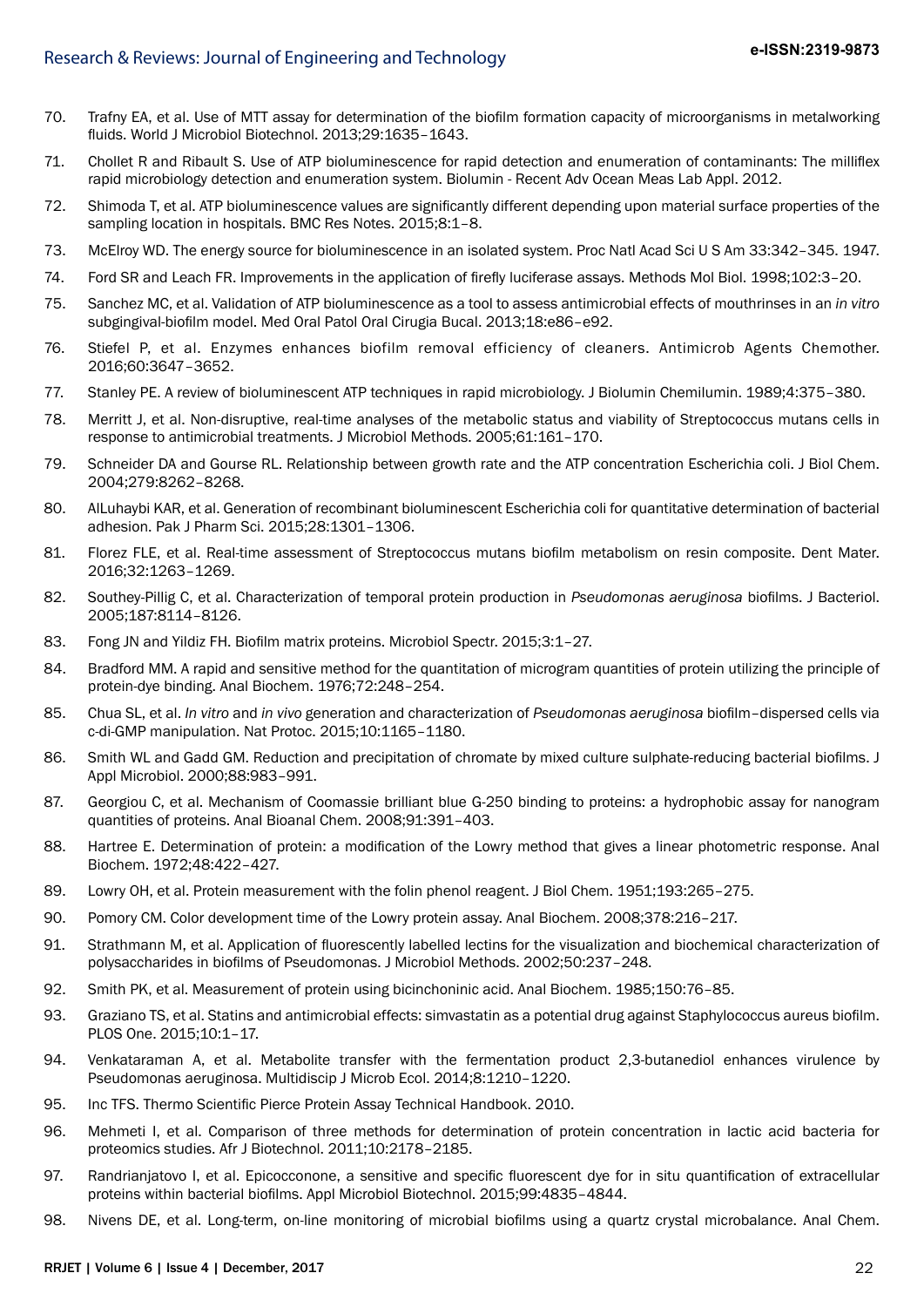1993;65:65–69.

- 99. Rodahl M, et al. Quartz crystal microbalance setup for frequency and Q-factor measurements in gaseous and liquid environments. Rev Sci Instrum. 1995;66:3924–30.
- 100. Tam K, et al. Real-time monitoring of Streptococcus mutans biofilm formation using a quartz crystal microbalance. Caries Res. 2007;41:474–483.
- 101. Reviakine I, et al. Hearing what you cannot see and visualizing what you hear: interpreting Quartz Crystal Microbalance data from solvated interfaces. Anal Chem. 2011;83:8838–8848.
- 102. Asadishad B, et al. Transport, motility, biofilm forming potential and survival of Bacillus subtilis exposed to cold temperature and freeze–thaw. Water Res. 2014;58:239–247.
- 103. Marcus IM, et al. *Pseudomonas aeruginosa* attachment on QCM-D sensors: the role of cell and surface hydrophobicities. Langmuir. 2012;28:6396–6402.
- 104. Maslakci NN, et al. Electrospun fibers of chemically modified chitosan for in situ investigation of the effect on biofilm formation with quartz crystal microbalance method. Ind Eng Chem Res. 2015;54:8010–8018.
- 105. Maurer-Jones MA, et al. Impact of TiO2 nanoparticles on growth, biofilm formation, and flavin secretion in Shewanella oneidensis. Anal Chem. 2013;85:5810–5818.
- 106. Olsson AL, et al. QCM-D for non-destructive real-time assessment of *Pseudomonas aeruginosa* biofilm attachment to the substratum during biofilm growth. Colloids Surf B Biointerfaces. 2015;136:928–934.
- 107. Dixon MC. Quartz crystal microbalance with dissipation monitoring: Enabling real-time characterization of biological materials and their interactions. J Biomol Tech. 2008;19:151–158.
- 108. Kasputis T, et al. Slanted columnar thin films prepared by glancing angle deposition functionalized with polyacrylic acid polymer brushes. J Phys Chem. 2013;117:13971–13980.
- 109. Koenig M, et al. In situ synthesis of palladium nanoparticles in polymer brushes followed by QCM-D coupled with spectroscopic ellipsometry. Part Part Syst Charact. 2013;30:931–935.
- 110. Allesen-Holm M, et al. A characterization of DNA release in *Pseudomonas aeruginosa* cultures and biofilms. Mol Microbiol. 2006;59:1114–1128.
- 111. Bober C. Quantification of single-species marine biofilm with alcian blue. J Young Investig. 2005.
- 112. Elliott DR, et al. Quantification of biofilm and planktonic communities. Biofilms Coming Age. 2007.
- 113. Lenz AP, et al. Localized gene expression in *Pseudomonas aeruginosa* biofilms. Appl Environ Microbiol. 2008;74:4463–4471.
- 114. O'Connor L, et al. Quantification of ALS1 gene expression in Candida albicans biofilms by RT-PCR using hybridisation probes on the LightCycler. Mol Cell Probes. 2005;19:153–162.
- 115. Ren D, et al. Gene expression in Escherichia coli biofilms. Appl Microbiol Biotechnol. 2004;64:515–524.
- 116. Rice KC, et al. The cidA murein hydrolase regulator contributes to DNA release and biofilm development in Staphylococcus aureus. Proc Natl Acad Sci U S Am. 2007;104:8113–8118.
- 117. Waite RD, et al. Transcriptome analysis of *Pseudomonas aeruginosa* growth: Comparison of gene expression in planktonic cultures and developing and mature biofilms. J Bacteriol. 2005;187:6571–6576.
- 118. Liu Y and Tay JH. The essential role of hydrodynamic shear force in the formation of biofilm and granular sludge. Water Res. 2002;36:1653–1665.
- 119. Rachid S, et al. Effect of subinhibitory antibiotic concentrations on polysaccharide intercellular adhesin expression in biofilm-forming Staphylococcus epidermidis. Antimicrob Agents Chemother. 2000;44:3357–3363.
- 120. Khoury AE, et al. A preliminary assessment of *Pseudomonas aeruginosa* biofilm development using fluorescence spectroscopy. Int Biodeterior Biodegrad. 1992;30:187–199.
- 121. Li J and Humphrey AE. 1991. Use of fluorometry for monitoring and control of a bioreactor. Biotechnol Bioeng. 1991;37:1043–1049.
- 122. Wolf G, et al. Optical and spectroscopic methods for biofilm examination and monitoring. Rev Environ Sci Biotechnol. 2000;1:227–251.
- 123. Wolf G, et al. Two-dimensional fluorometry coupled with artificial neural networks: A novel method for on-line monitoring of complex biological processes. Biotechnol Bioeng. 2001;72:297–306.
- 124. Mohammad SF and Ardehali R. Quantitation of bacterial adhesion to biomaterials using radiolabeling techniques. Humana Press. 2000;259–272.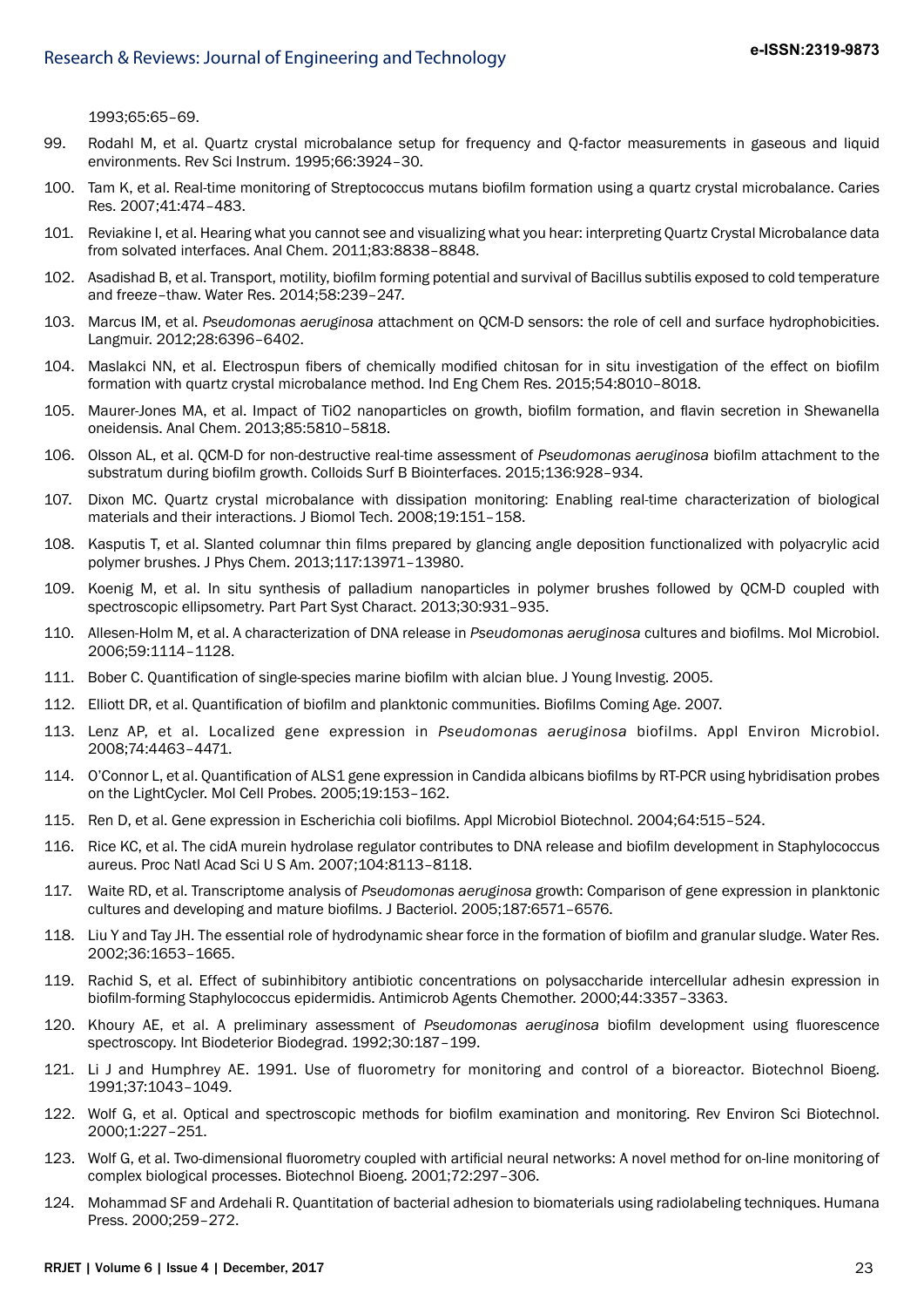- 125. Van Pett K, et al. Quantitation and relative distribution of extracellular matrix in Staphylococcus epidermidis biofilm. J Orthop Res. 1990;8:321–327.
- 126. Yun-Chao H, et al. Relationship between bacterial adhesion to prosthetic valve materials and bacterial growth. J Clin Rehabil Tissue Eng Res. 2008;12:7777–7780.
- 127. Arnold JW and Bailey GW. Surface finishes on stainless steel reduce bacterial attachment and early biofilm formation: scanning electron and atomic force microscopy study. Poult Sci. 2000;79:1839–1845.
- 128. Baum MM, et al. Characterization of structures in biofilms formed by a Pseudomonas fluorescens isolated from soil. BMC Microbiol. 2009;9:1–13.
- 129. Holling N, et al. Evaluation of environmental scanning electron microscopy for analysis of Proteus mirabilis crystalline biofilms in situ on urinary catheters. FEMS Microbiol Lett. 2014;355:20–27.
- 130. Hung C, et al. Escherichia coli biofilms have an organized and complex extracellular matrix structure. mBIO. 2013;4:1–10.
- 131. Dehm G, et al. In-situ Electron Microscopy: Applications in Physics, Chemistry and Materials Science. Wiley-VCH. 2012.
- 132. Chao Y and Zhang T. Optimization of fixation methods for observation of bacterial cell morphology and surface ultrastructures by atomic force microscopy. Appl Microbiol Biotechnol. 2011;92:381–392.
- 133. Asahi Y, et al. Simple observation of Streptococcus mutans biofilm by scanning electron microscopy using ionic liquids. AMB Express. 2015;5:1–9.
- 134. Zhang X, et al. Measurement of polysaccharides and proteins in biofilm extracellular polymers. Water Sci Technol. 1998;37:345–348.
- 135. Friedman PL and Ellisman MH. Enhanced visualization of peripheral nerve and sensory receptors in the scanning electron microscope using cryofracture and osmium-thiocarbohydrazide-osmium impregnation. J Neurocytol. 1981;10:111–131.
- 136. Masurat P, et al. Identification of Meiothermus as the dominant genus in a storage system for spent nuclear fuel. J Appl Microbiol. 2005;98:727–740.
- 137. Sonnergren HH, et al. Bacteria aerosol spread and wound bacteria reduction with different methods for wound debridement in an animal model. Acta Derm Venereol. 2015;95:272–277.
- 138. Joubert LM and McDonald K. SEM visualization of biological samples using Hitachi Ionic Liquid HILEM® IL 1000: a comparative study. Microsc Microanal. 2016;22:1170–1171.
- 139. Allison DG, et al. Extracellular products as mediators of the formation and detachment of Pseudomonas fluorescens biofilms. FEMS Microbiol Lett. 1996;167:179-184.
- 140. Bridier A, et al. Dynamics of the action of biocides in *Pseudomonas aeruginosa* biofilms. Antimicrob Agents Chemother. 2011;55:2648–2654.
- 141. Dastjerdi EV, et al. Effect of Punica granatum L. flower water extract on five common oral bacteria and bacterial biofilm formation on orthodontic wire. Iran J Public Health. 2014;43:1688–1694.
- 142. Pompilio A, et al. *In vitro* activity of colistin against biofilm by *Pseudomonas aeruginosa* is significantly improved under "cystic fibrosis-like" physicochemical conditions. Diagn Microbiol Infect Dis. 2015;82:318–325.
- 143. Holt KB and Bard AJ. Interaction of Silver(I) ions with the respiratory chain of Escherichia coli: An electrochemical and scanning electrochemical microscopy study of the antimicrobial mechanism of micromolar Ag+†. Biochemistry (Mosc). 2005;44:13214–13223.
- 144. Beech IB, et al. The use of atomic force microscopy for studying interactions of bacterial biofilms with surfaces. Colloids Surf B Biointerfaces. 2002;23:231–247.
- 145. Bodelon G, et al. Detection and imaging of quorum sensing in *Pseudomonas aeruginosa* biofilm communities by surfaceenhanced resonance Raman scattering. Nat Mater. 2016;15:1203–1211.
- 146. Bosch A, et al. Characterization of Bordetella pertussis growing as biofilm by chemical analysis and FT-IR spectroscopy. Appl Microb Cell Physiol. 2006;71:736–747.
- 147. Muhamadali H, et al. Combining Raman and FT-IR spectroscopy with quantitative isotopic labeling for differentiation of E. coli cells at community and single cell levels. Anal Chem. 2015;87:4578–4586.
- 148. Reuben S, et al. Combination of synchrotron radiation-based Fourier transforms infrared microspectroscopy and confocal laser scanning microscopy to understand spatial heterogeneity in aquatic multispecies biofilms. Water Res. 2014;64:123–133.
- 149. Allec N, et al. Small-angle x-ray scattering method to characterize molecular interactions: proof of concept. Sci Rep. 2015;5:1–12.